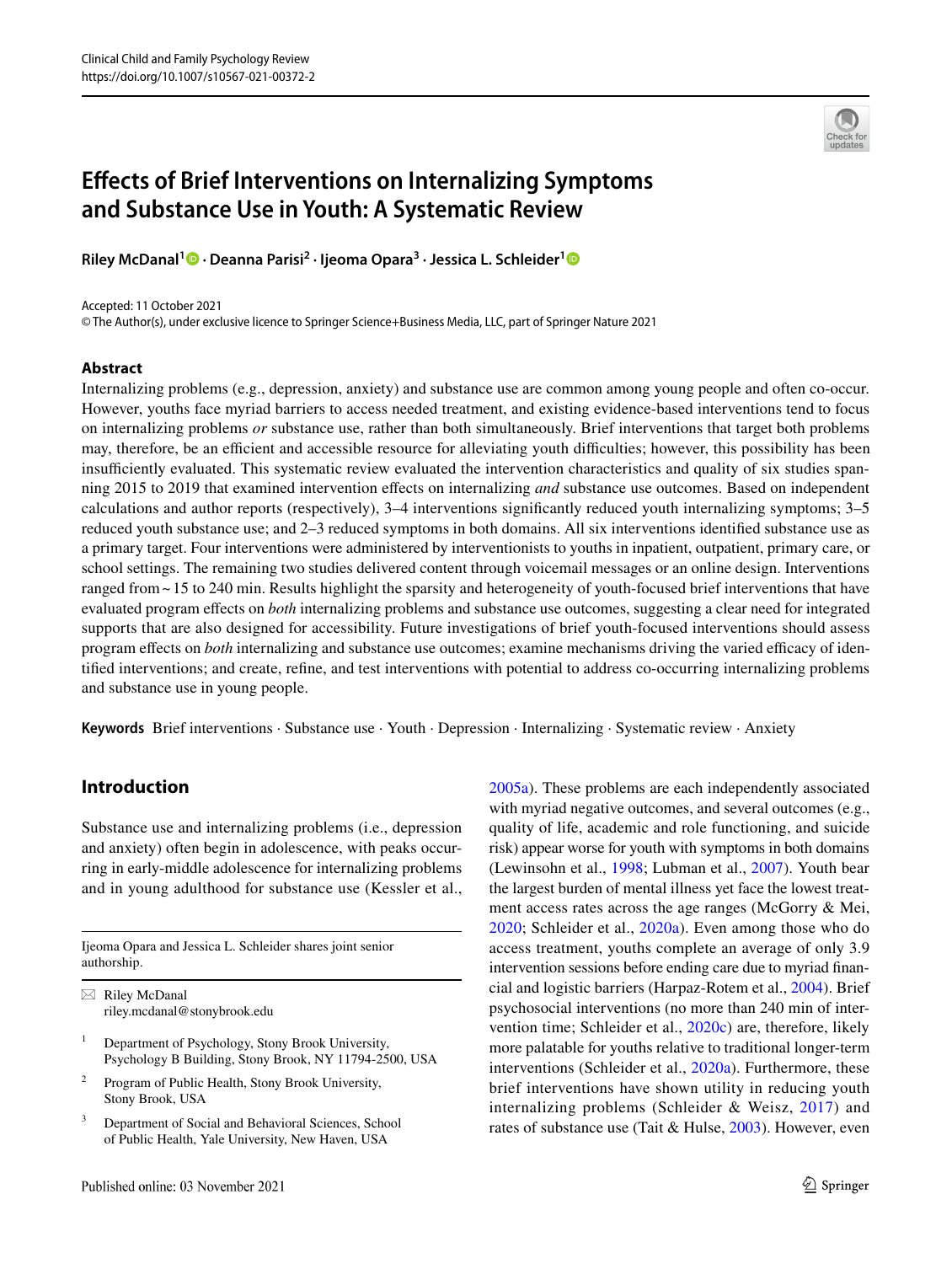among brief interventions for youth, the majority tend to target either internalizing problems or substance use *independently* (Back et al., [2009;](#page-14-0) Ouimette & Brown, [2003](#page-16-4)). Accordingly, the literature for substance use interventions and internalizing interventions has long been largely disparate, despite the high degree of comorbidity (estimated at 9–48%, depending on the sample) among these problems in youths (O'Neil et al., [2011\)](#page-16-5). Therefore, the current systematic review addresses the lack of research integrating these domains by characterizing the state of current brief interventions for substance use *and* internalizing problems  $(e.g., design, prevalence, efficacy)$  and identifying remaining gaps in the literature and possibilities for future research in this area.

#### **Internalizing Problems and Substance Use in Youths**

Per lifetime estimates, nearly a third of adolescents, meet criteria for anxiety disorders prior to age 18, and around 14% meet criteria for a mood disorder (Merikangas et al., [2010](#page-15-5)). Rates of youth substance use range from 10 to 43% across youth age ranges, with alcohol, nicotine, and cannabis use being the most common (Swendsen et al., [2012](#page-16-6)). Internalizing problems are both more frequent and impairing in youths relative to adults (Center for Behavioral Health Statistics & Quality, [2018](#page-15-6); Kessler et al., [2005b](#page-15-7); Merikangas et al., [2010](#page-15-5)), and youth face a higher risk for developing substance abuse and dependence than do adults (SAMHSA, [2015](#page-16-7); Wittchen et al., [2008](#page-16-8)). Youth-internalizing problems and substance use are also highly intertwined: Internalizing problems such as depression and anxiety increase risk for substance use in adolescence (Herz et al., [2018](#page-15-8)), and youth substance use is in turn associated with more severe internalizing problems (Brownlie et al., [2019](#page-15-9)). Within community samples presenting with principal substance use diffculties, comorbidity estimates of internalizing problems range between 11.1 and 47.9% (O'Neil et al., [2011](#page-16-5)). Within community samples presenting with internalizing problems, comorbidity of substance use is estimated to range between 10 and 14% for principal depression (Lansford et al., [2008](#page-15-10); Rohde et al., [1991\)](#page-16-9), between 9 and 11.9% for principal anxiety (Lansford et al., [2008](#page-15-10); Lewinsohn et al., [1997](#page-15-11)), and at 21% for co-occurring depression and anxiety (Lansford et al., [2008\)](#page-15-10). Current evidence for the directionality of the temporal associations between depression, anxiety, and substance use remains inconclusive (Garey et al., [2020](#page-15-12)), with some suggesting a bidirectional relationship between internalizing problems and substance use (Esmaeelzadeh et al., [2018;](#page-15-13) Marmorstein, [2009](#page-15-14)), some indicating that internalizing problems generally appear to precede substance use (O'Neil et al., [2011;](#page-16-5) Wolitzky-Taylor et al., [2012](#page-16-10)), and some indicating that substance use appears to precede internalizing problems (Fergusson et al., [2011\)](#page-15-15). Additionally, some evidence suggests that depression in particular is associated with subsequent substance use, whereas the link between anxiety and later substance use is weaker (Hussong et al., [2017](#page-15-16); Schleider et al., [2019\)](#page-16-11).

#### **Comorbidity and Treatment Access**

Despite the increased burden imposed by living with multiple co-occurring problems, afected youths are at greater risk of encountering barriers to mental health treatment and supports (e.g., provider availability, discrimination, knowledge about treatment options) compared to the general population (Wisdom et al., [2010](#page-16-12); Wu et al., [2011](#page-16-13)). In 2019, only 1.3% of youths aged 12–17 with co-occurring substance use and mental health problems received treatment for both sets of problems (SAMHSA, [2020\)](#page-16-14). A common obstacle for those living with comorbid problems is a lack of available transdiagnostic interventions, which are interventions that target multiple health concerns simultaneously. Despite the increased efficacy offered by integrated interventions that target both substance use and mental health (van den Bosch & Verheul, [2007](#page-16-15)), substance use and mental health difficulties are typically treated independently and sequentially (National Institute of Mental Health, [2021;](#page-15-17) SAMHSA, [2020](#page-16-14)). With currently low rates of treatment access, youths remain in need of accessible, easily completable interventions that can address both internalizing difficulties and substance use problems effectively and efficiently.

#### **The Potential of Brief Interventions**

Even among youth who access mental health services, premature dropout rates are high (Harpaz-Rotem et al., [2004](#page-15-4)). As a result, there is a prominent need for feasible, potent interventions that support youth transdiagnostic (i.e., crossproblem) health. Brief interventions, which frequently demand less in terms of time and fnancial commitment, are one such potential resource for youths seeking support. Brief interventions have shown efficacy in addressing youth difficulties such as depression, anxiety, and substance use (Schleider & Weisz, [2017](#page-16-2); Tait & Hulse, [2003\)](#page-16-3). Per randomized trials, post-intervention efect sizes for brief and single-session interventions targeting youth problems are estimated at 0.19–0.56 for anxiety (Schleider & Weisz, [2017;](#page-16-2) Stoll et al., [2020\)](#page-16-16), 0.21 for depression (Schleider & Weisz, [2017](#page-16-2)), 0.24 for internalizing problems (Schmit et al., [2016](#page-16-17)), and 0.08–0.13 for general substance use (Schleider & Weisz, [2017;](#page-16-2) Tait & Hulse, [2003](#page-16-3)). Brief interventions have shown utility for various substance use outcomes (e.g., alcohol use, Tanner-Smith & Lipsey, [2015](#page-16-18); tobacco use, Stein et al., [2006;](#page-16-19) driving under the influence, Mason et al., [2016](#page-15-18)) as well as other internalizing-related outcomes (e.g., hopelessness, agency, self-hate; Schleider et al., [2020b](#page-16-20)). To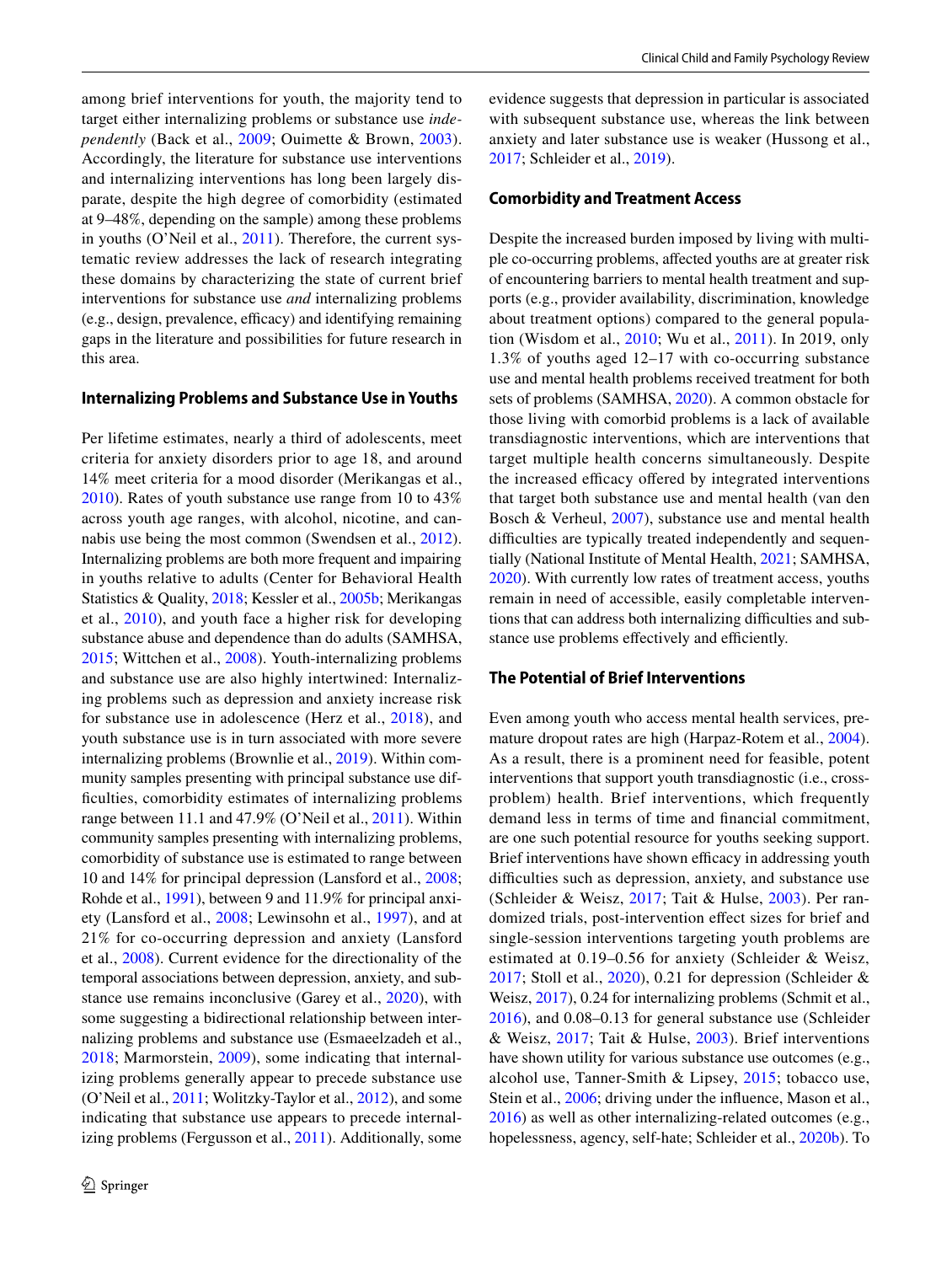our knowledge, no study has yet evaluated the efect sizes of brief interventions for both internalizing problems *and* substance use in tandem, despite calls for more work in this area (Bukstein & Horner, [2010;](#page-15-19) O'Neil et al., [2011](#page-16-5)). Indeed, available youth interventions tend to focus on either internalizing problems or substance use, with few resources designed to specifcally address comorbidity among these problems (Bukstein & Horner, [2010](#page-15-19)). As a result, the benefits offered by brief intervention to youths with co-occurring internalizing difficulties and substance use may be offset by a need for multiple separate interventions. For maximum efficiency, brief interventions would ideally address multiple youth health concerns at once, limiting the need for further problem-specifc interventions. Although brief, integrated interventions do not address all access barriers (e.g., homelessness, lack of caregiver support, stigma), they do appear to have potential to minimize barriers related to time, cost, and availability of services. However, despite commonly cooccurring internalizing problems and substance use problems in youth, the current research on brief interventions that target both youth substance use *and* internalizing problems is sparse, and the research that does exist has yet to be systematically integrated.

#### **The Current Review**

We conducted a systematic review of literature on brief interventions for youth substance use and internalizing problems. We frst conducted broad database and manual searches to be maximally inclusive in identifying potential interventions for youths that were published within the last 15 years (2005–2020). Next, we systematically screened these articles to identify those that (1) contained an intervention that was brief in nature, (2) evaluated at least one internalizing problem *and* at least one substance use intervention outcome, and (3) included a comparison condition by which to compare intervention outcomes. With these results, we aimed to identify a series of brief interventions that demonstrate potential empirical utility for addressing comorbid youth substance use and internalizing problems. We additionally characterize these interventions in terms of their structure, implementation, and outcome-specific efficacy, as well as offer recommendations for future research on brief-integrated interventions.

#### **Method**

#### **Search Strategy**

Our search strategy and analytic plan for this systematic review were preregistered on Prospero ([https://www.crd.](https://www.crd.york.ac.uk/prospero/display_record.php?ID=CRD42020215520) [york.ac.uk/prospero/display\\_record.php?ID=CRD4202021](https://www.crd.york.ac.uk/prospero/display_record.php?ID=CRD42020215520)

[5520\)](https://www.crd.york.ac.uk/prospero/display_record.php?ID=CRD42020215520). We conducted searches in six bibliographic databases (PsychINFO, PubMed, MEDLINE, Eric, ProQuest-Dissertations, PsyArXiv) and through a manual review of relevant literature (e.g., Steele et al., [2020](#page-16-21)) to identify peerreviewed studies describing the efects of brief interventions on youth substance use and internalizing outcomes (publication date range: January 1, 2005 through October 31, 2020). Search terms included combinations of the following: college student(s), young adult(s), teen(s), adolescent(s), or youth; along with mental health, psychopathology, mental wellness, mental illness, mental disorder, internalizing, depression, or anxiety; along with substance use, substance abuse, substance(s), drug(s), alcohol, marijuana, cannabis, tobacco, cocaine, opioids, heroin, e-cigarettes, vaping, or hookah; along with intervention, prevention, treatment, program, randomized, RCT, workshop, feld trial, training, quasi-experimental, or open trial (to be maximally inclusive of the ways in which "interventions" might be described).

#### **Inclusion and Exclusion Criteria**

Criteria for study inclusion were as follows: (1) English-language articles; (2) mean youth age between 13 and 21 years, inclusive; (3) article evaluates a brief psychosocial intervention (less than or equal to 240 min of intervention time total, per defnitions used in prior reviews on brief psychosocial interventions, e.g., Schleider et al., [2020c\)](#page-16-1) using a randomized-controlled, single-arm, or quasi-experimental design; (4) article includes a comparison condition (e.g., treatment as usual, usual care, active comparator); (5) article includes at least one treatment outcome evaluating mental health (including at least anxiety symptoms, depressive symptoms, or both, e.g., internalizing problems); (6) article includes at least one treatment outcome evaluating substance use; and (7) article was published between the years of 2005 and 2020 (Fig. [1\)](#page-3-0).

Initial study selection (i.e., abstract-based article screening) was conducted by the frst and second authors (RM & DP). Abstracts were screened for possible inclusion if they (1) were written in English, (2) were published between the years 2005 and 2020, and (3) evaluated the efects of at least one psychosocial intervention. Inter-rater agreement regarding study inclusion based on abstract review was 98%, and disagreements were resolved through discussion. Full texts were then screened to identify articles that (1) evaluated at least one "brief" psychosocial intervention (i.e., not exceeding 240 min total), (2) included at least one comparison condition, (3) assessed at least one mental health outcome (i.e., depression and/or anxiety) post-intervention, and (4) assessed at least one substance use outcome postintervention. Inter-rater agreement on article inclusion across 230 full-text reviews was 95.2%, and disagreements were resolved through discussion between the frst, second,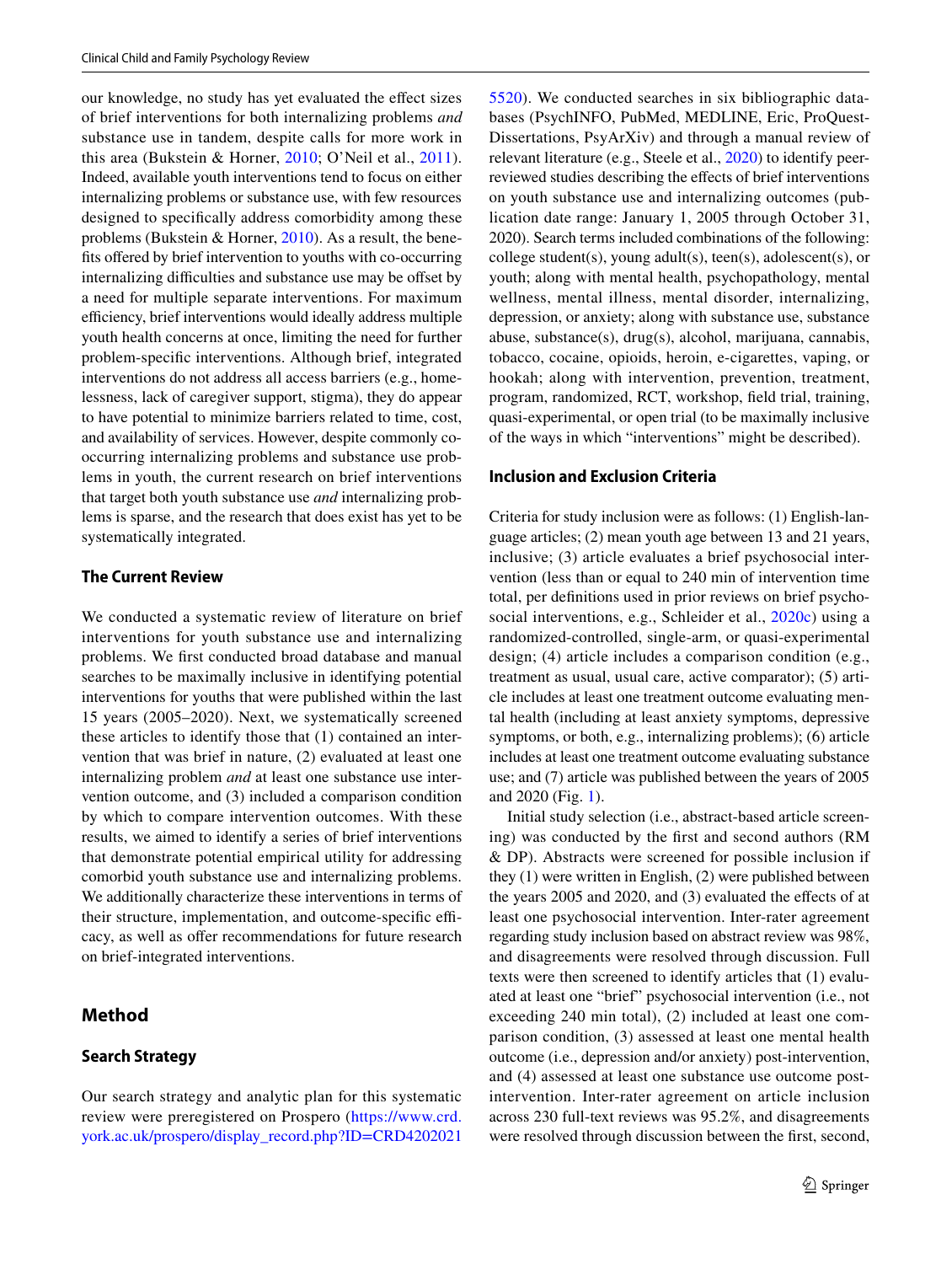

<span id="page-3-0"></span>**Fig. 1** PRISMA fow diagram

and last authors (RM, DP, & JS). A small number of articles did not contain sufficient information to determine whether inclusion criteria were met; the frst author (RM) contacted corresponding authors to request the missing information. All but one author provided the information requested regarding inclusion criteria.<sup>[1](#page-3-1)</sup> The final number of studies included in the review was six (Andersson et al., [2017](#page-14-1); Brown et al., [2015;](#page-15-20) Deady et al., [2016](#page-15-21); Murphy et al., [2019](#page-15-22);

O'Leary-Barrett et al., [2016;](#page-15-23) Sterling et al., [2019](#page-16-22)). The study screening flowchart is presented in Fig. [1.](#page-3-0)

#### **Data Extraction, Coding, and Processing**

Six studies were coded for study, sample, and intervention characteristics. Given the small number of studies eligible for inclusion, we conducted a descriptive systematic review as opposed to a quantitative meta-analysis, which would have posed substantial interpretation challenges. Table [1](#page-4-0) presents characteristics for all six included studies. All studies were doubly coded by the frst and second authors (RM & DP). Disagreements were resolved by discussion between the frst, second, and fourth authors (RM, DP, and

<span id="page-3-1"></span> $\frac{1}{1}$  One study team did not respond to email requests for more information, and therefore, we ultimately did not include this study in the review, though it may have met inclusion criteria (Arnaud et al., [2017](#page-14-2)).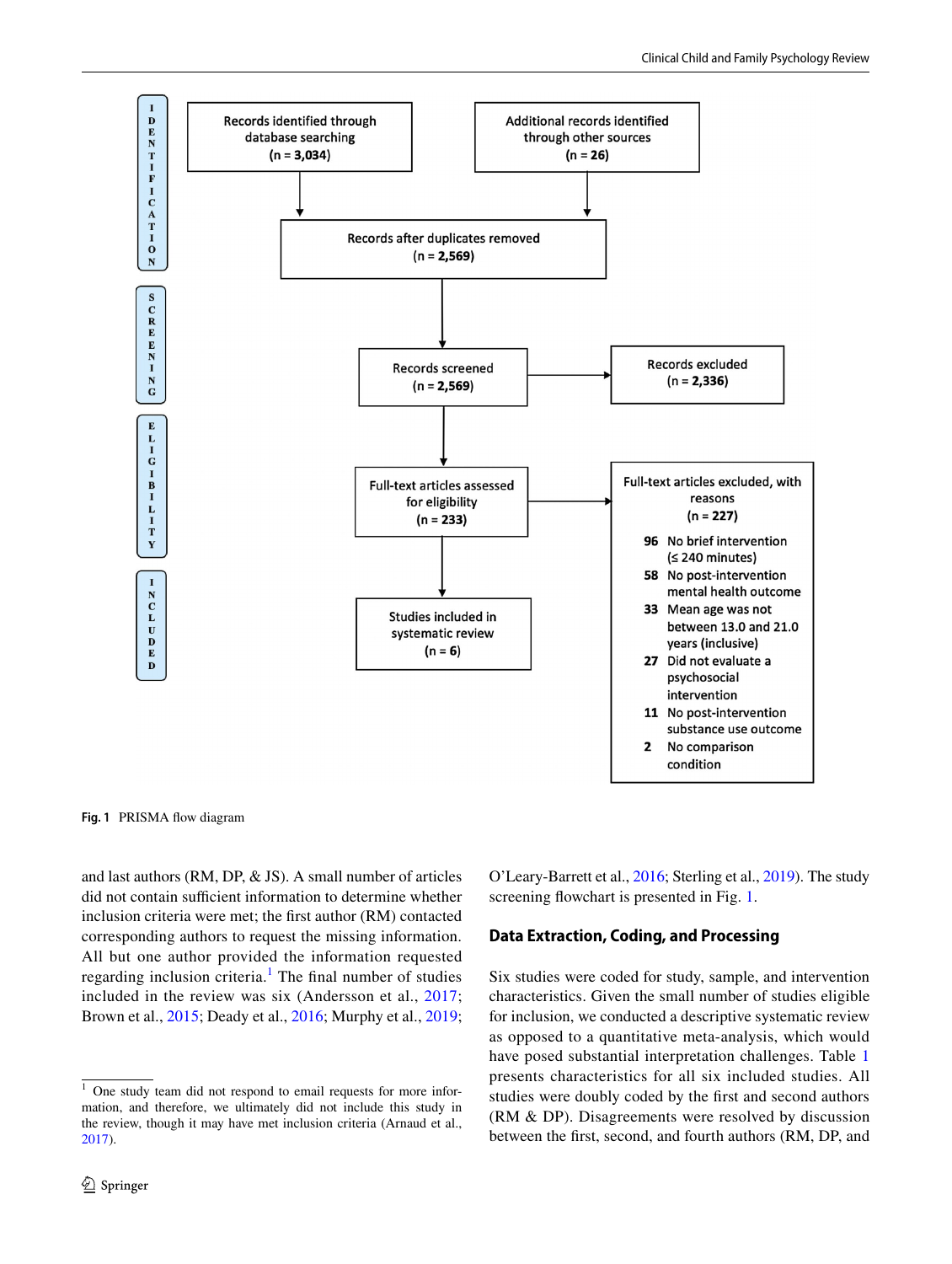<span id="page-4-0"></span>

| Table 1 Included study characteristics   |                                                                                              |                                                                            |                        |                                     |                              |                                                       |                                                          |                 |                                |                           |                                                    |                                                                                |                                                                                                        |                                     |                                                        |                                                                                      |                       |                                                    |                                                                                                                                                                             |
|------------------------------------------|----------------------------------------------------------------------------------------------|----------------------------------------------------------------------------|------------------------|-------------------------------------|------------------------------|-------------------------------------------------------|----------------------------------------------------------|-----------------|--------------------------------|---------------------------|----------------------------------------------------|--------------------------------------------------------------------------------|--------------------------------------------------------------------------------------------------------|-------------------------------------|--------------------------------------------------------|--------------------------------------------------------------------------------------|-----------------------|----------------------------------------------------|-----------------------------------------------------------------------------------------------------------------------------------------------------------------------------|
| Authors<br>& Year<br>Study               | $\begin{array}{ll} \text{Int.} \\ \text{sum} \end{array}$<br>size<br>ple<br>$\hat{\epsilon}$ | sam-<br>$Con-$<br>size<br>$\operatorname{trol}$<br>ple<br>$\hat{\epsilon}$ | (years)<br>Mean<br>age | or ethnic<br>$%$ Racial<br>minority | assigned<br>$\%$ Male<br>sex | Primary<br>target                                     | problems<br>assessed<br>Clinical                         | Sample<br>type  | Control<br>group               | Int. set-<br>ting         | follow-up<br>periods<br>Study                      | Delivery<br>format                                                             | Int. pro-<br>vider                                                                                     | Length<br>of int.<br>(min-<br>utes) | Length<br>(num-<br>ber of<br>sions)<br>of int.<br>ses- | int. (number<br>Length of<br>of days)                                                | Reg.<br>$sta-$<br>tus | outcomes<br>assessed<br>ber of<br>Num-             | Int. Description                                                                                                                                                            |
| (2019)<br>Murphy<br>et al.,              | 255                                                                                          | 138                                                                        | 18.77                  | 14.80%                              | 39%                          | stance<br>use<br>Sub-                                 | depres-<br>Anxiety,<br>stance<br>sion,<br>$sub-$<br>use  | Commu-<br>nity  | TAU                            | Clinic<br>Outpa-<br>tient | 12 months;<br>16 months<br>6 months;<br>1 month;   | Individual<br>(phone-<br>based<br>therapy<br>follow-<br>$\widehat{\mathbf{q}}$ | (gradu-<br>ate stu-<br>dents)<br>cians<br>Trainee<br>clini-                                            | 115<br>$110-$                       | 3                                                      | unknown                                                                              | yes                   | Mental<br>Health<br>Use, 2<br>stance<br>$2$ Sub-   | $(BAI + SFAS)$<br>$tion + relaxa-$<br>tion training<br>$(BAI + RT)$<br>Brief alcohol<br>Brief alcohol<br>stance free<br>$tion + sub-$<br>interven-<br>interven-<br>activity |
| et al.,<br>(2016)<br>Deady               | $\otimes$                                                                                    | 44                                                                         | 21.74                  | unknown                             | 40.4%                        | sion $\&$<br>stance<br>Depres-<br>$sub-$<br>use       | stance<br>Depres-<br>sion,<br>$sub-$<br>$_{\text{use}}$  | Commu-<br>nity  | Com-<br>para-<br>Active<br>tor | Online                    | 3 months;<br>6 months<br>5 weeks;                  | therapy<br>admin-<br>digital/<br>istered<br>online<br>Self-                    | adminis-<br>tered<br>Self-                                                                             | 240                                 | 4                                                      | week use;<br>(designed<br>available<br>for four<br>for <sub>ten</sub> )<br>$28 - 70$ | yes                   | Mental<br>Health<br>stance<br>Use, 1<br>$2$ Sub-   | based online<br>modularized<br>intervention<br>CBT/MI-                                                                                                                      |
| Barrett<br>O'Leary-<br>(2016)<br>et al., | 694                                                                                          | 516                                                                        | 13.7                   | $57.40\%$                           | 54%                          | stance<br>use<br>$Sub-$                               | depres-<br>stance<br>Anxiety,<br>sion,<br>$sub-$<br>use  | Commu-<br>nity  | TAU                            | School                    | 12 months;<br>18 months;<br>24 months<br>6 months; | therapy<br>Group                                                               | School<br>staff                                                                                        | 180                                 | 2                                                      | unknown                                                                              | yes                   | Mental<br>Health<br>stance<br>Use, 2<br>$4 Sub-$   | targeted inter-<br>Personality<br>vention                                                                                                                                   |
| et al.,<br>(2019)<br>Sterling            | 1255                                                                                         | 616                                                                        | 15.83                  | 74.74%                              | 44.91%                       | $\&$ sub-<br>${\tt since}$<br>health<br>Mental<br>use | depres-<br>Anxiety,<br>stance<br>sion,<br>$\sinh$<br>Use | Commu-<br>nity  | TAU                            | Primary<br>Care           | 3 years<br>1 year;                                 | Individual<br>therapy                                                          | provid-<br>behav-<br>health<br>physi-<br>Primary<br>$c$ ians<br>ioral<br>care<br>$\overline{a}$<br>ers | $<15$ or<br>$\pmb{\mathcal{S}}$     |                                                        | 1 (designed) no                                                                      |                       | Mental<br>Health<br>stance<br>Use, $1$<br>1 Sub-   | symptoms and<br>substance use<br>Intervention for<br>mental health                                                                                                          |
| (2017)<br>Anders-<br>et al.,<br>son      | 57                                                                                           | 36                                                                         | 17.9                   | unknown                             | $64\%$                       | stance<br>use<br>$Sub-$                               | depres-<br>stance<br>Anxiety,<br>sion,<br>$sub-$<br>use  | Outpa-<br>tient | TAU                            | phone<br>Tele-            | $3$ months<br>2 x weekly<br>over                   | therapy<br>online<br>Digital/                                                  | adminis-<br>tered<br>Self-                                                                             | $60.5$                              | $\overline{24}$                                        | (designed)<br>84                                                                     | yes                   | Mental<br>Health<br>stance<br>Use, $2$<br>$3 Sub-$ | brief personal-<br>Phone-delivered<br>ized feedback                                                                                                                         |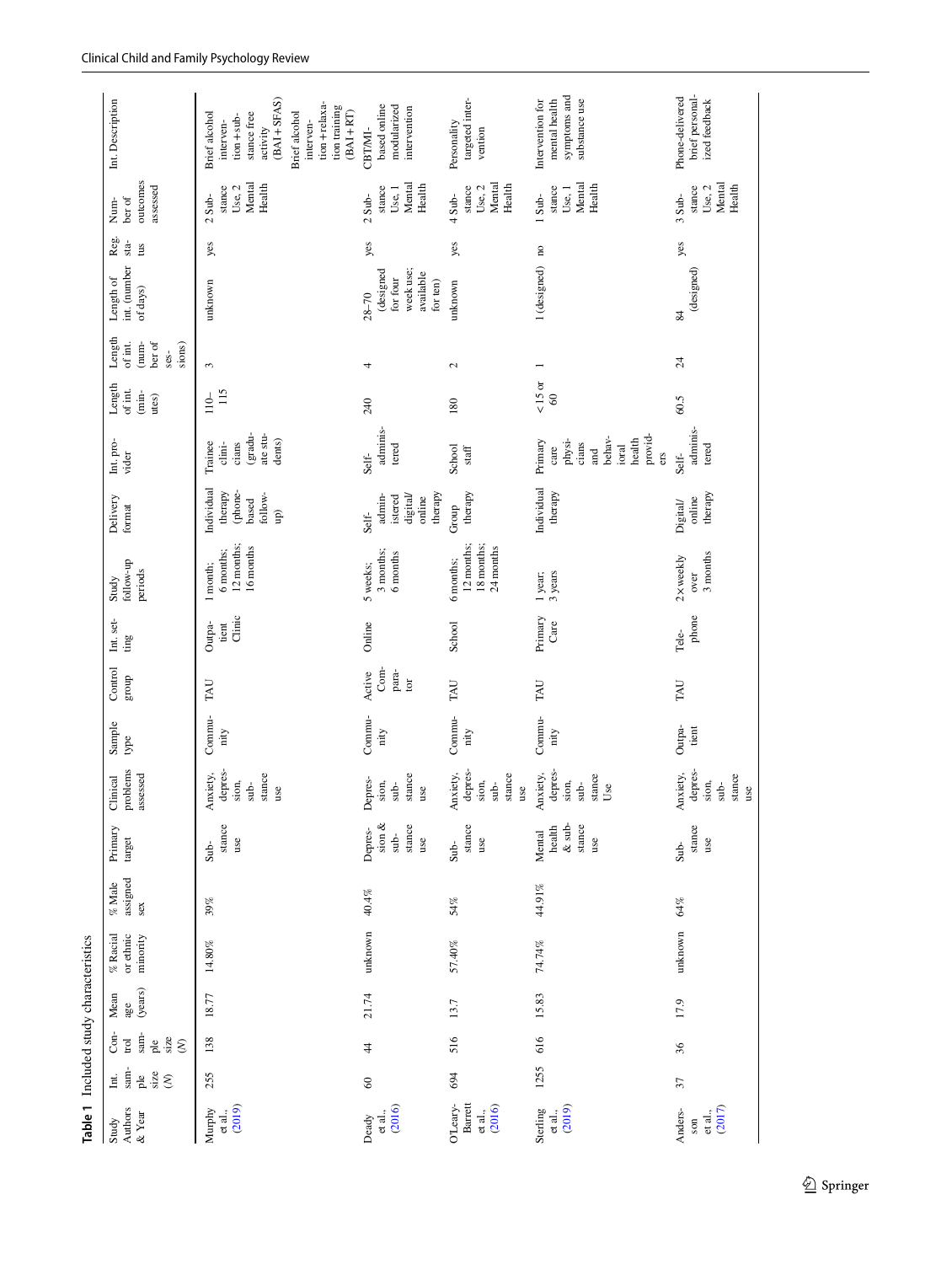| Control<br>group<br>Sample<br>type<br>Clinical<br>Primary<br>target<br>assigned<br>$\%$ Male<br>$\%$ Racial<br>or ethnic<br>Mean<br>age<br>Con-<br>Table 1 (continued)<br>trol |                                                      | follow-up<br>Study<br>Int. set-<br>ting                  | Delivery<br>format                                                     | $\rm Int.\,pro$ -<br>vider                                                                                  | Length<br>of int.<br>Length<br>of int.              | int. (number<br>Length of                                 | Reg.<br>$sta-$      | ber of<br>Num-                                          | Int. Description             |
|--------------------------------------------------------------------------------------------------------------------------------------------------------------------------------|------------------------------------------------------|----------------------------------------------------------|------------------------------------------------------------------------|-------------------------------------------------------------------------------------------------------------|-----------------------------------------------------|-----------------------------------------------------------|---------------------|---------------------------------------------------------|------------------------------|
| problems<br>assessed<br>sex<br>minority<br>(years)<br>$\operatorname{sam}$<br>size<br>ple<br>$\hat{\mathcal{E}}$                                                               |                                                      | periods                                                  |                                                                        |                                                                                                             | (nun-<br>ber of<br>sions)<br>ses-<br>(min-<br>utes) | of days)                                                  | tus                 | outcomes<br>assessed                                    |                              |
| Inpatient<br>depres-<br>Anxiety,<br>stance<br>sion,<br>$sub-$<br>use<br>stance<br>use<br>Sub-<br>35.1%<br>11.60%<br>15.8<br>72                                                 | TAU                                                  | 12 months<br>6 month;<br>1 month;<br>Inpatient<br>clinic | Individual<br>therapy                                                  | level cli-<br>psychol-<br>students<br>doctoral<br>nicians,<br>Doctoral-<br>ogists,<br>MA-<br>post-<br>level | $\mathcal{L}$<br>$\overline{6}$                     | $p$ leted $)$<br>com-<br>$7$ (avg.                        | $\mathbf{p}$        | Mental<br>Health<br>Use, $2$<br>stance<br>3 Sub-        | interviewing<br>Motivational |
| Independently calculated<br>effect sizes for mental<br>health outcomes<br>outcome<br>Mental<br>health<br>condition<br>parison<br>Com-<br>Intervention<br>description           | nificant<br>author-<br>$\mathrm{Sig}$ -              | stance use<br>outcome<br>$Sub-$                          | Independently calculated<br>effect sizes for substance<br>use outcomes |                                                                                                             | Significant<br>reported<br>author-                  | Any positive, signifi-<br>cant effect on mental<br>health |                     | significant effect on<br>substance use<br>Any positive, |                              |
| follow-up<br>Second<br>follow-up<br>First<br>measures<br>for calcu-<br>lations                                                                                                 | reported<br>effect?<br>main                          | measures                                                 | Follow-up<br>First                                                     | Follow-up<br>Second                                                                                         | effect?<br>main                                     | Independ-<br>ent calcu-<br>lations                        | reported<br>Author- | Independent<br>calculations                             | reported<br>Author-          |
| $-0.2374*$<br>$-0.302*$<br>$($ anxiety $)$<br>$(1)$ DASS<br>TAU<br>tion+substance<br>free activity<br><b>Brief</b> alcohol<br>interven-                                        | Yes                                                  | Question-<br>Drinking<br>$(1)$ Daily<br>naire            | $-0.3633*$                                                             | $-0.225$                                                                                                    | Yes <sup>8</sup>                                    | Yes                                                       | Yes                 | Yes                                                     | Yes                          |
| $-0.3089*$<br>$-0.1$<br>$(2)$ DASS<br>(depres-<br>sion)<br>$(BAI + SFAS)$                                                                                                      | $\mathop{\rm No}\nolimits^{\mathop{\rm s}\nolimits}$ | $(2)$ Young<br>Alcohol<br>quences<br>Conse-<br>Adult     | $-0.5245*$                                                             | $-0.2068$                                                                                                   | Yes <sup>8</sup>                                    |                                                           |                     |                                                         |                              |
| $-0.2374$<br>$-0.0246$<br>(anxiety)<br>$(1)$ DASS<br>TAU<br>tion+relaxa-<br>tion training<br>Brief alcohol<br>interven-                                                        | Yes                                                  | Question-<br>Drinking<br>$(1)$ Daily<br>naire            | $-0.622*$                                                              | $-0.2923*$                                                                                                  | Yes <sup>8</sup>                                    | $\tilde{z}$                                               | Yes                 | Yes                                                     | Yes                          |
| $-0.1464$<br>0.0311<br>$(2)$ DASS<br>(depres-<br>sion)<br>$(BAI + RT)$                                                                                                         | Ňo <sup>8</sup>                                      | $(2)$ Young<br>Alcohol<br>quences<br>Conse-<br>Adult     | $-0.5959*$                                                             | $-0.3431*$                                                                                                  | Yes <sup>8</sup>                                    |                                                           |                     |                                                         |                              |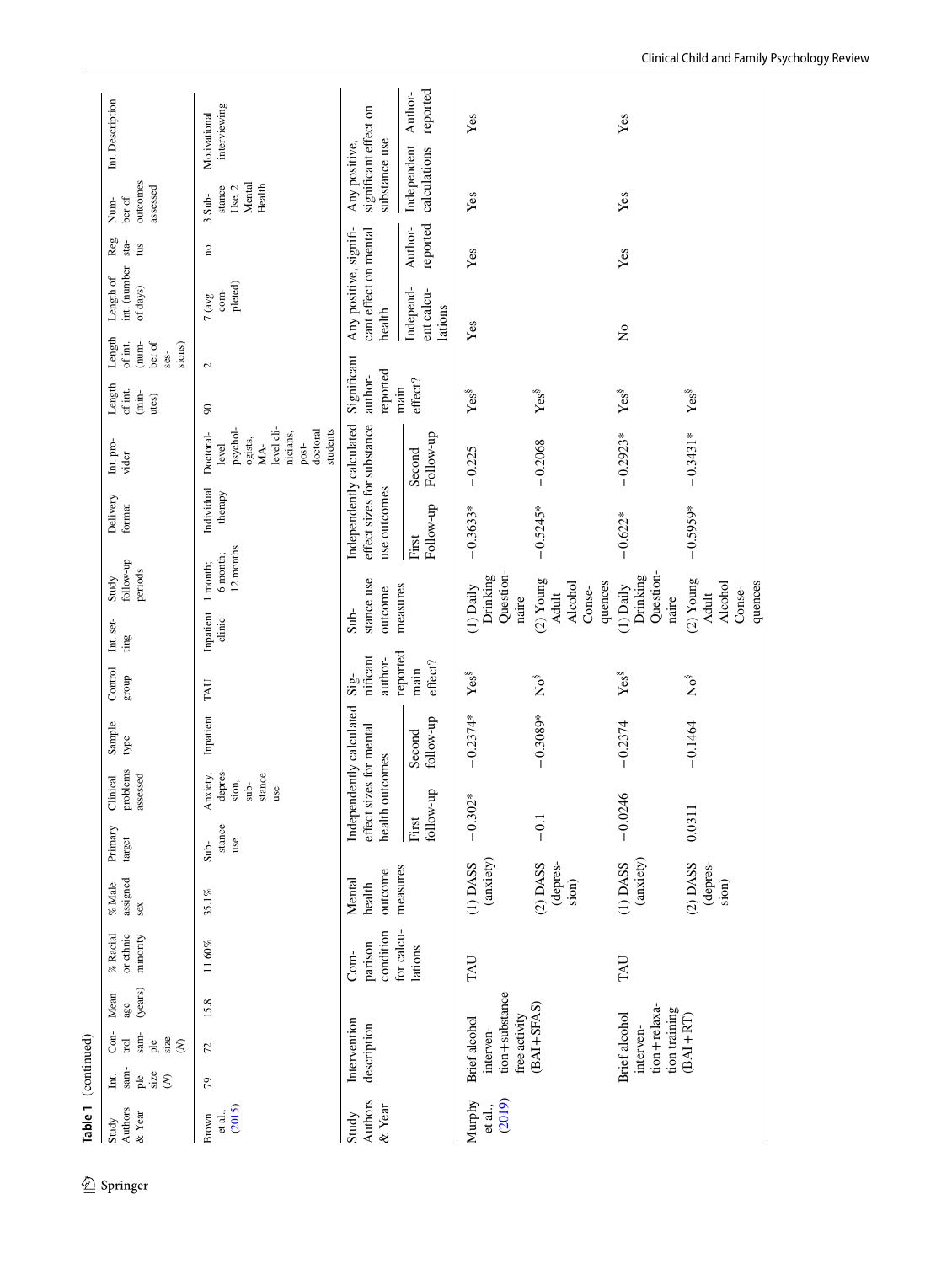|                                       | Table 1 (continued)                                                |                              |                                                 |                                                                        |                     |                                                    |                                                                |                                                                        |                     |                                    |                                                           |                     |                                                                |          |
|---------------------------------------|--------------------------------------------------------------------|------------------------------|-------------------------------------------------|------------------------------------------------------------------------|---------------------|----------------------------------------------------|----------------------------------------------------------------|------------------------------------------------------------------------|---------------------|------------------------------------|-----------------------------------------------------------|---------------------|----------------------------------------------------------------|----------|
| Authors<br>$\&$ Year<br>Study         | Intervention<br>description                                        | condition<br>parison<br>Com- | outcome<br>Mental<br>health                     | Independently calculated<br>effect sizes for mental<br>health outcomes |                     | nificant<br>author-<br>$\mathrm{Si}\,\mathrm{g}$ - | stance use<br>outcome<br>Sub-                                  | Independently calculated<br>effect sizes for substance<br>use outcomes |                     | Significant<br>reported<br>author- | Any positive, signifi-<br>cant effect on mental<br>health |                     | significant effect on<br>substance use<br>Any positive,        |          |
|                                       |                                                                    | for calcu-<br>lations        | measures                                        | follow-up<br>First                                                     | follow-up<br>Second | reported<br>effect?<br>main                        | measures                                                       | Follow-up<br>First                                                     | Follow-up<br>Second | effect?<br>main                    | Independ-<br>ent calcu-<br>lations                        | reported<br>Author- | Independent Author-<br>calculations                            | reported |
| (2016)<br>et al.,<br>Deady            | based online<br>modularized<br>intervention<br>CBT/MI-             | parator<br>$Com-$<br>Active  | Question-<br>(1) Patient<br>naire-9<br>Health   | $\overline{1}$<br>$-0.457$                                             | $-0.1861$           | Yes <sup>+</sup>                                   | per week)<br>$(1)$ TOT-<br>(drinks                             | $-0.9883*$                                                             | 0.0794              | $Yes^{\dagger}$                    | Yes                                                       | Yes                 | Yes                                                            | Yes      |
|                                       |                                                                    |                              | (depres-<br>sion)                               |                                                                        |                     |                                                    | drinking<br>days per<br>$(2)$ TOT-<br>week)<br>4L              | $-0.7613*$                                                             | $-0.2395$           | $Yes^{\dagger}$                    |                                                           |                     |                                                                |          |
| O'Leary-<br><b>Barrett</b><br>et al., | targeted inter-<br>Personality<br>vention                          | TAU                          | Symptom<br>Inventory<br>$(1)$ Brief             | calculate<br>Cannot                                                    | calculate<br>Cannot | Yes                                                | Drinking<br>(1) Binge<br>Onset                                 | calculate<br>Cannot                                                    | calculate<br>Cannot | Yes                                | (unable to<br>calculate<br>Unknown                        | Yes                 | (unable to<br>calculate<br>Unknown                             | Yes      |
| (2016)                                |                                                                    |                              | (anxiety)                                       |                                                                        |                     |                                                    | Drinking<br>Problem<br>Onset<br>$\widehat{c}$                  | calculate<br>Cannot                                                    | calculate<br>Cannot | $\tilde{z}$                        | regression<br>with only<br>$\mbox{coeff}$ -<br>cients)    |                     | regression<br>with only<br>cients)<br>$\mathrm{coeff}\text{-}$ |          |
|                                       |                                                                    |                              | Symptom<br>Inventory<br>(depres-<br>$(2)$ Brief | calculate<br>Cannot                                                    | calculate<br>Cannot | Yes                                                | Drinking<br>$(3)$ Binge<br>quency<br>Fre-                      | calculate<br>Cannot                                                    | calculate<br>Cannot | $\tilde{z}$                        |                                                           |                     |                                                                |          |
|                                       |                                                                    |                              | sion)                                           |                                                                        |                     |                                                    | (4) Rutgers<br>Problem<br>Alcohol<br>quency)<br>Index<br>(fre- | calculate<br>Cannot                                                    | calculate<br>Cannot | $\tilde{z}$                        |                                                           |                     |                                                                |          |
| (2019)<br>Sterling<br>et al.,         | Intervention for<br>symptoms and<br>substance use<br>mental health | TAU                          | (1) Mental<br>Diagno-<br>Health<br>ses          | $-0.1869$                                                              | $-0.0942$           | Joh                                                | Diagno-<br>$(1)$ Sub-<br>stance<br>Use<br><b>Ses</b>           | $-0.0587$                                                              | $-0.2908*$          | Yes $^\dagger$ !                   | $\tilde{z}$                                               | $\tilde{z}$         | Yes                                                            | Yes      |
|                                       |                                                                    |                              |                                                 |                                                                        |                     |                                                    |                                                                |                                                                        |                     |                                    |                                                           |                     |                                                                |          |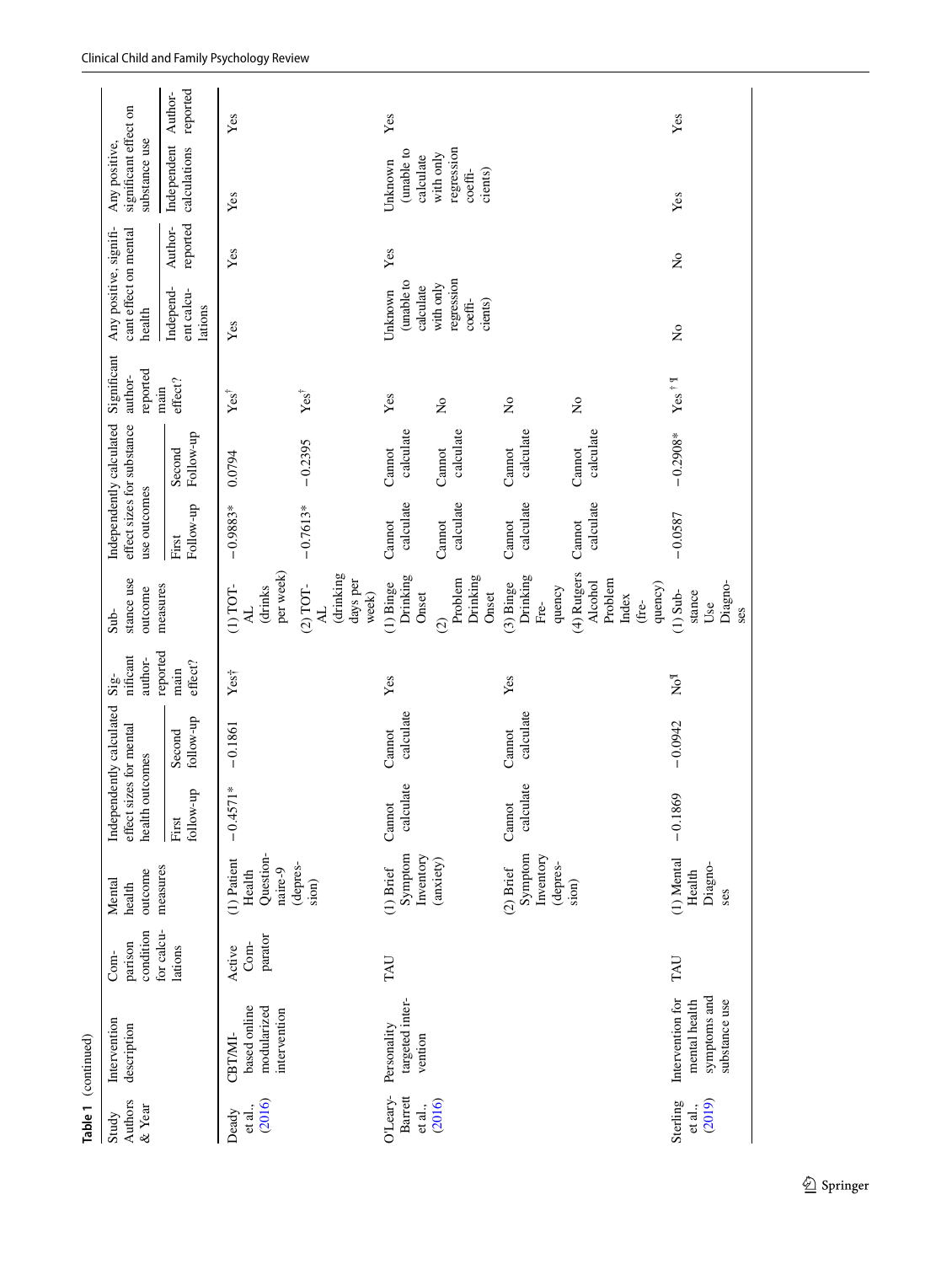| significant effect on<br>substance use<br>Any positive,   | Independent Author-<br>calculations | $\tilde{z}$                                         |                                                                                  |                                      | (unable to<br>regression<br>with only<br>calculate<br>Unknown<br>cients)<br>$\mbox{coeffi-}$ |                                                                     |                                               |
|-----------------------------------------------------------|-------------------------------------|-----------------------------------------------------|----------------------------------------------------------------------------------|--------------------------------------|----------------------------------------------------------------------------------------------|---------------------------------------------------------------------|-----------------------------------------------|
|                                                           | reported<br>Author-                 | Yes                                                 |                                                                                  |                                      | $\mathsf{\hat{z}}$                                                                           |                                                                     |                                               |
| Any positive, signifi-<br>cant effect on mental<br>health | Independ-<br>ent calcu-<br>lations  | Yes                                                 |                                                                                  |                                      | $\tilde{z}$                                                                                  |                                                                     |                                               |
| Significant<br>reported<br>author-<br>main                | effect?                             | Ňo <sup>8</sup>                                     | Ňo                                                                               | Ňos                                  | Yes                                                                                          | $Yes^{\dagger}$                                                     | $\tilde{z}$                                   |
| Independently calculated<br>effect sizes for substance    | Follow-up<br>Second                 |                                                     |                                                                                  |                                      | calculate<br>Cannot                                                                          | calculate<br>Cannot                                                 | calculate<br>Cannot                           |
| use outcomes                                              | Follow-up<br>First                  | $-0.0562$                                           | $-0.2201$                                                                        | $-0.0187$                            | calculate<br>Cannot                                                                          | calculate<br>Cannot                                                 | calculate<br>Cannot                           |
| stance use<br>measures<br>outcome<br>Sub-                 |                                     | $(1)$ AHSS<br>(alcohol<br>use)                      | $(2)$ AHSS<br>(drug<br>use)                                                      | (3) Total<br>stance<br>$Sub-$<br>Use | substance<br>use after<br>$(1)$ TLFB<br>to first<br>ment)<br>(time<br>treat-                 | substance<br>$(2)$ TLFB<br>days of<br>use per<br>month)<br>$($ # of | Use Scale<br>Problem<br>lescent<br>$(3)$ Ado- |
| nificant<br>author-<br>$\mathrm{Sig}$                     | reported<br>effect?<br>main         | Yes <sup>§</sup>                                    | Ňo                                                                               |                                      | $\tilde{z}$                                                                                  | $\tilde{z}$                                                         |                                               |
| Independently calculated<br>outcomes                      | follow-up<br>Second                 |                                                     |                                                                                  |                                      | $-0.0274$                                                                                    | 0.044                                                               |                                               |
| effect sizes for mental<br>health                         | follow-up<br>First                  | $0.5712*$                                           | 0.3746                                                                           |                                      | $-0.131$                                                                                     | 0.0096                                                              |                                               |
| measures<br>outcome<br>Mental<br>health                   |                                     | 8D (anxi-<br>$(1)$ SCL-<br>ety)                     | (depres-<br>$\overset{(2)}{\mathbb{S}}\overset{\text{GL-}}{\mathbb{S}}$<br>sion) |                                      | (anxiety)<br>$(1)$ Youth<br>Report<br>Self                                                   | $(2)$ Youth<br>(depres-<br>Report<br>Self<br>sion)                  |                                               |
| condition<br>for calcu-<br>parison<br>$Com-$              | lations                             | TAU                                                 |                                                                                  |                                      | TAU                                                                                          |                                                                     |                                               |
| Intervention<br>description                               |                                     | Phone-delivered<br>brief personal-<br>ized feedback |                                                                                  |                                      | interviewing<br>Motivational                                                                 |                                                                     |                                               |
| Authors<br>& Year<br>Study                                |                                     | Anders-<br>et al.,<br>son                           | (2017)                                                                           |                                      | (2015)<br>et al.,<br>Brown                                                                   |                                                                     |                                               |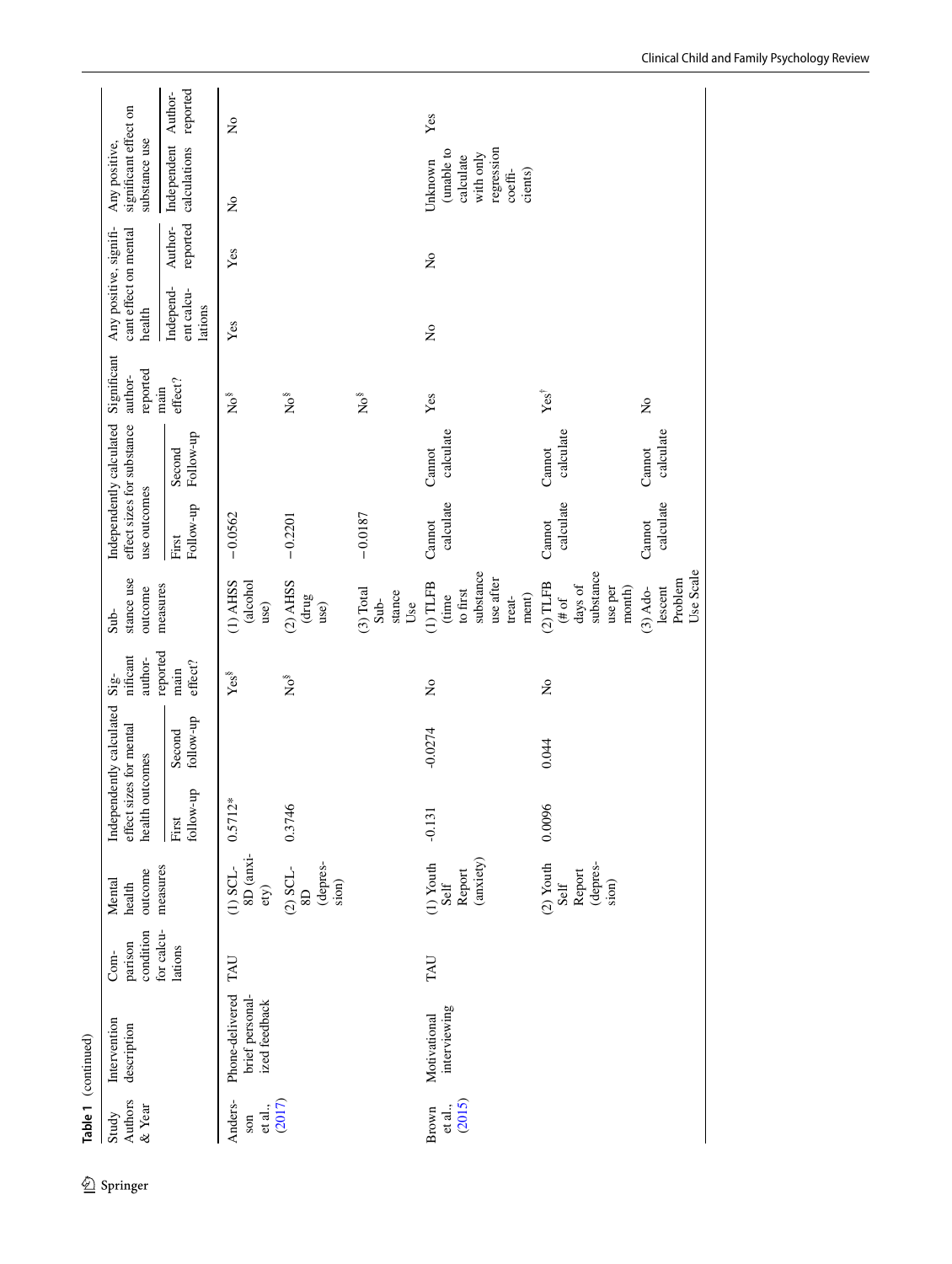| Study Authors & Year     | Intervention description                                                                                                                   | Authors' results summary                                                                                                                                                                                                                                                                                                                                                                     | Summary of independent calculations                                                                                                                                                                                                                                                                                                                                                                                                                                                        |
|--------------------------|--------------------------------------------------------------------------------------------------------------------------------------------|----------------------------------------------------------------------------------------------------------------------------------------------------------------------------------------------------------------------------------------------------------------------------------------------------------------------------------------------------------------------------------------------|--------------------------------------------------------------------------------------------------------------------------------------------------------------------------------------------------------------------------------------------------------------------------------------------------------------------------------------------------------------------------------------------------------------------------------------------------------------------------------------------|
| Murphy et al., (2019)    | Brief alcohol intervention + substance free activity<br>Brief alcohol intervention + relaxation training<br>$(BMI + SFAS)$<br>$(BMI + RT)$ | levels, lower substance use, and less substance use<br>less substance use consequences. The BMI+RT<br>consequences. Neither condition was associated<br>The BMI + SFAS condition was associated with<br>lower anxiety levels, lower substance use, and<br>condition was associated with lower anxiety<br>with reduced depression individually                                                | BMI+RT condition was associated with lower levels<br>stance use consequences at first follow-up only. The<br>lower depression levels at last follow-up only, lower<br>of substance use and substance use consequences at<br>substance use at first follow-up only, and less sub-<br>both first and last follow-up; no significant differ-<br>The BMI+SFAS condition was associated with<br>lower anxiety levels at first and last follow-up.<br>ences were found for depression or anxiety |
| Deady et al., (2016)     | CBT/MI-based online modularized intervention                                                                                               | stance use, depression, and anxiety levels at first<br>follow-up, but these differences lost significance<br>The intervention was associated with lower sub-<br>by the last follow-up                                                                                                                                                                                                        | up, but these differences lost significance by the last<br>The intervention was associated with lower substance<br>use, depression, and anxiety levels at first follow-<br>follow-up                                                                                                                                                                                                                                                                                                       |
|                          | O'Leary-Barrett et al., (2016) Personality targeted intervention                                                                           | were found for binge drinking frequency, problem<br>and anxiety, but not on the remainder of the sub-<br>The intervention was associated with a significant<br>main effect on binge drinking onset, depression,<br>stance use outcomes. Significant indirect effects<br>drinking onset, and problem drinking frequency                                                                       | Authors did not respond to requests for data needed<br>to calculate effect sizes                                                                                                                                                                                                                                                                                                                                                                                                           |
| Sterling et al., (2019)  | Intervention for mental health symptoms and<br>substance use                                                                               | follow-up, but not at first follow-up (where there was<br>effect of the intervention on mental health diagnoses<br>was found overall, but rates of depression diagnoses<br>The intervention was associated with lower substance<br>trend-level significance). No significant, positive<br>use diagnoses relative to the control group at last<br>differed between groups at 3-year follow-up | The intervention was associated with lower substance<br>was trend-level significance). No significant, posi-<br>use diagnoses relative to the control group at last<br>follow-up, but not at first follow-up (where there<br>tive effect of the intervention on mental health<br>diagnoses was found overall. Authors did not<br>provide diagnosis-level data                                                                                                                              |
| Andersson et al., (2017) | Phone-delivered brief personalized feedback                                                                                                | reduction in anxiety relative to the control group.<br>No significant, positive effect of the intervention<br>The intervention was associated with a significant<br>on depression or substance use was found                                                                                                                                                                                 | No significant, positive effect of the intervention on<br>reduction in anxiety relative to the control group.<br>The intervention was associated with a significant<br>depression or substance use was found                                                                                                                                                                                                                                                                               |
| Brown et al., (2015)     | Motivational interviewing                                                                                                                  | attenuated across follow-ups. The intervention was not<br>first substance use and fewer days of substance use per<br>associated with a significant difference in alcohol use<br>The intervention was associated with longer latency to<br>month, though the significance of the latter outcome<br>consequences, depression levels, or anxiety levels                                         | No significant, positive effect of the intervention on<br>mental health was found. Authors did not provide<br>data needed to calculate effect sizes for substance<br>use outcomes                                                                                                                                                                                                                                                                                                          |
| $In+intorsation T4H$     | Calculations were performed on group means and standard deviations unless otherwise indicated                                              |                                                                                                                                                                                                                                                                                                                                                                                              |                                                                                                                                                                                                                                                                                                                                                                                                                                                                                            |

*Int.*intervention, *TAU*treatment as usual Int. intervention, TAU treatment as usual

\*Significant effect sizes (i.e., do not include zero in the confidence interval) \*Signifcant efect sizes (i.e., do not include zero in the confdence interval)

<sup>+</sup>Lack of consistent significance across follow-ups †Lack of consistent signifcance across follow-ups

<sup>8</sup>Calculations performed on score by time interactions §Calculations performed on score by time interactions

<sup>¶</sup>Calculations performed on group frequencies ¶Calculations performed on group frequencies

**Table 1** (continued)

Table 1 (continued)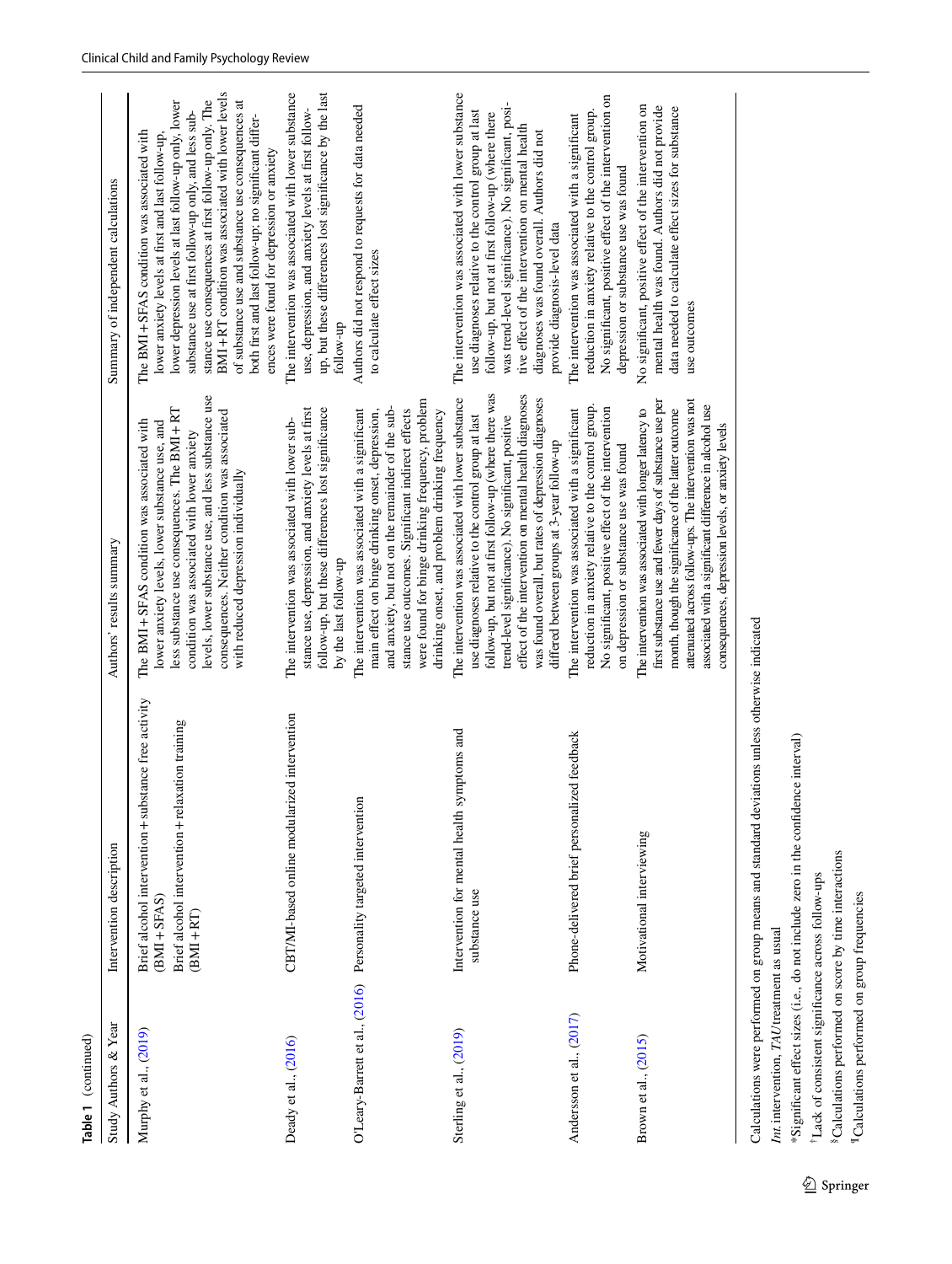JS). Agreement on all coded variables was acceptable (for applicable variables, kappas $=0.82-1.00$ ). The coding manual used for this data extraction phase is available at [https://](https://osf.io/btqdm/) [osf.io/btqdm/](https://osf.io/btqdm/).

Authors RM and DP coded each study's publishing year, publication status, registration status, and sample type; participant demographics, including average age and age range, percentage of youths with male assigned sex, and percentages of participant racial and ethnic identities; and intervention characteristics, including the target(s) of the intervention(s), sample size, follow-up length, attrition rates, number and duration of sessions designed and attended, hours of provider training required, treatment format, treatment provider, treatment setting, and control condition. We additionally coded the number of internalizing and substance use outcomes assessed, the outcome measures used, and the type of measure (e.g., substance use frequency; depression symptom severity) for each relevant outcome. For each of these measures, we calculated the effect size at first followup and last follow-up (if more than one follow-up period occurred), and we coded which formulas were used to calculate these effect sizes. We then wrote a narrative description of the relevant study outcomes.

Lastly, to assess for bias across the included studies, we coded methodologic quality variables recommended by the Cochrane Consumers and Communication Review Group (Ryan et al., [2013\)](#page-16-23) when possible. These variables included assessment of (1) random assignment, (2) masking of experimental condition allocation to study participants and investigators, (3) masking of experimental condition allocation to data collection personnel, (4) missingness and attrition, and (5) complete outcome data reporting (as determined by registration information).

#### **Results**

#### **Study Selection and Inclusion**

Of the 2,569 examined abstracts (2543 from database searches and 26 from manual searches), 233 full-text articles were retrieved for further consideration. Of these, 227 were excluded; reasons for exclusion are illustrated in Fig. [1.](#page-3-0) The six remaining studies were coded in full by both the frst and second authors independently (RM & DP), resulting in a total of six included studies.

#### **Characteristics of Included Studies**

The six youth intervention studies collectively included 3,802 youths, ranging from *N*=73 to *N*=1871 across studies (Table [1](#page-4-0)). The average participant age—unweighted by study sample size—was 17.3 years (range 13.7–21.7). The percentage of youths assigned male sex was 39.0% to 64.6% across studies. Four of the six studies reported some racial/ethnic demographic data, and none of the six studies assessed participant gender (as a separate construct from assigned sex) or sexual orientation.

All six interventions that were evaluated in the included studies identifed youth substance use as a primary target; two interventions additionally reported depression or general mental health as another primary target. Three studies examined the efects of individual (one-to-one) youth-directed therapies: one three-session alcohol use intervention, supplemented by either a substance free activity or relaxation training, was delivered by trainee clinicians in outpatient clinics (Murphy et al., [2019\)](#page-15-22); one two-session motivational interviewing intervention targeting substance use was designed for delivery by doctoral-level psychologists, MA-level clinicians, and post-doctoral fellows in inpatient settings (Brown et al., [2015](#page-15-20)); and one single-session brief intervention for mental health and substance use was delivered by primary care doctors and embedded behavioral health providers in primary care settings (Sterling et al., [2019](#page-16-22)). One study evaluated the efects of a two-session group therapy targeted to personality risk for substance use that was delivered by school staff in a high/middle school setting (O'Leary-Barrett et al., [2016\)](#page-15-23); another study tested the efects of a three-month automated phone messaging system that was designed to provide personalized substance use feedback (Andersson et al., [2017](#page-14-1)); and the sixth study tested a self-administered, online, four-session CBT/MIbased intervention for youths (Deady et al., [2016](#page-15-21)). Five of the six studies used "treatment as usual" as a comparison group (e.g., services received by all participants, while only the experimental groups received additional services; e.g., no standardized services or care across the control group), and the remaining study used an active comparator as a comparison group (i.e., attention-control condition). Four studies included community samples of youth; one included youths receiving outpatient behavioral health treatment; and one included youths receiving inpatient behavioral health treatment. Among the provider-delivered interventions, intervention-specifc training ranged from one hour to over three days. All studies included in this review were brief (no more than 240 min total), but the interventions varied in their number and length of sessions. Interventions ranged from  $\sim$  15 to [2](#page-9-0)40 min, within 1 to 4 sessions,<sup>2</sup> in periods ranging from 1 day to 12 weeks (Table [1](#page-4-0)). Follow-up periods ranged from 12 weeks to 3 years across the six studies. The mean number of youth internalizing outcomes assessed per

<span id="page-9-0"></span><sup>2</sup> Except the text-based intervention, which was administered via 24 text messages.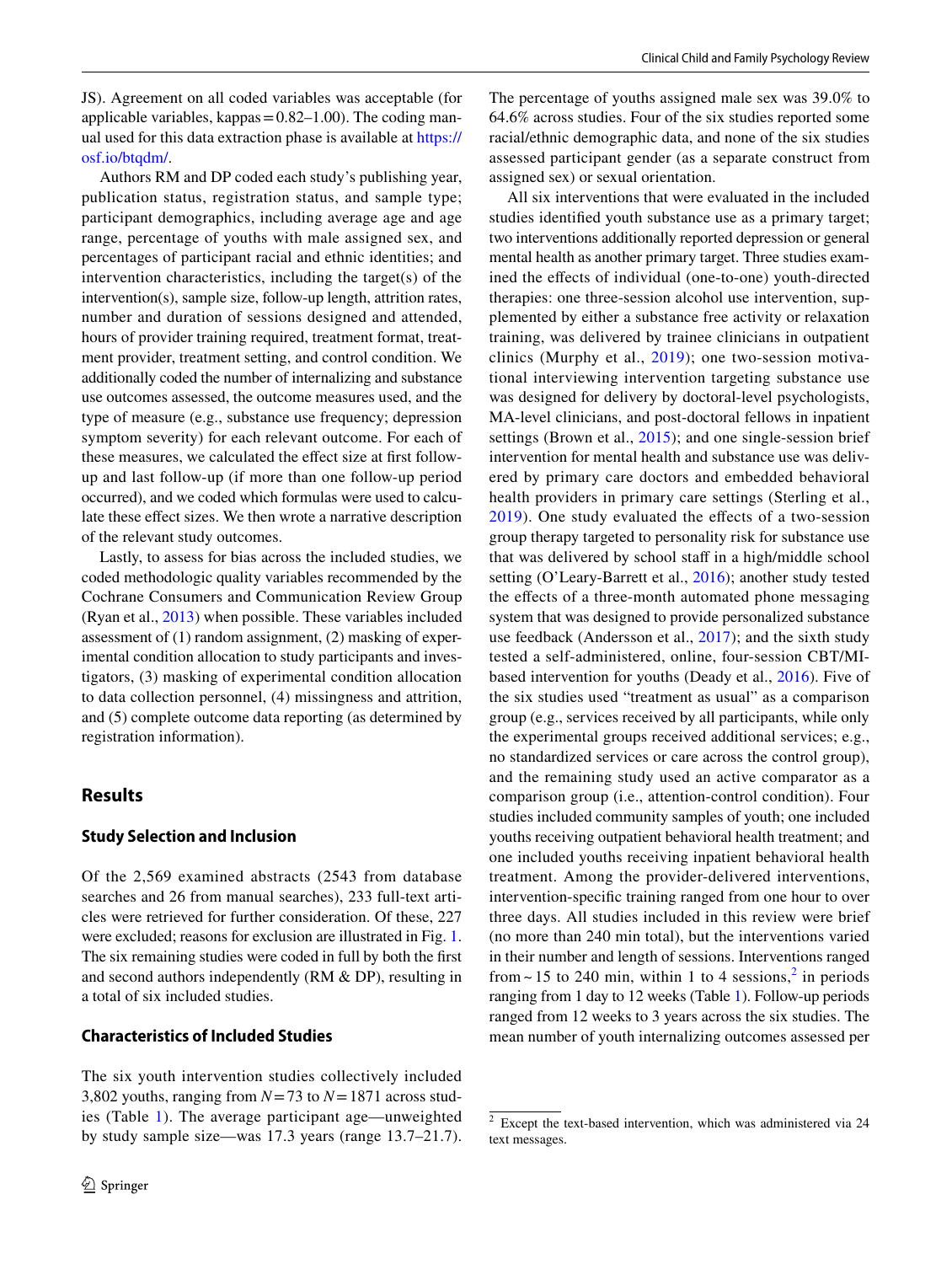intervention study was 1.67 (range 1–2); for substance use outcomes, the mean was 2.5 (range 1–4).

Four of the six studies were registered in public, national registries prior to trial initiation. Risk of bias across the studies was variable. In three studies, the randomization process was adequately explained; the others ofered insufficient information to determine whether randomization was successful. In five studies, participants or providers were aware of participant allocation (or allocation concealment to participants/providers was not mentioned). In four studies, the individuals involved in data collection at follow-up were not aware of participant allocation; this information was unreported in other studies. Three studies showed no reporting bias when compared to public registrations, two studies did not have an available registration for comparison, and the remaining study showed some inconsistencies with regards to the substance use outcomes described in the trial registration. Five studies mentioned missing outcome data and/or attrition, while one study did not mention missingness rates for outcome variables. Attrition throughout the interventions was minimal; in four studies, the intervention completion rate (of those who began an intervention) was 100% or nearly 100%; in the remaining two studies, the rate was not mentioned or not possible to calculate. Percent lost to follow up ranged from 18.4 to 22.5%, when calculable.

#### **Which Interventions were Associated with Improvement in Internalizing Outcomes?**

Four of six included studies reported improvement in at least one internalizing outcome in the intervention group, relative to the control (Andersson et al., [2017](#page-14-1); Deady et al., [2016;](#page-15-21) Murphy et al., [2019](#page-15-22); O'Leary-Barrett et al., [2016](#page-15-23)), and the efects of three of these studies were supported by independent effect size calculations by this review's first and second authors (Andersson et al., [2017;](#page-14-1) Deady et al., [2016](#page-15-21); Murphy et al., [2019](#page-15-22)). Based on these effect sizes, only two out of three intervention conditions were associated with reductions in anxiety that were signifcant as an overall change score (Andersson et al., [2017](#page-14-1)) or were consistent across both follow-ups (the substance free activity condition in Murphy et al., [2019](#page-15-22)); the relaxation training condition tested by Murphy and colleagues, on the other hand, did not result in signifcantly diferent anxiety scores compared to the control condition at either time point  $(2019)$ .<sup>[3](#page-10-0)</sup> Moreover, *none* of the assessed intervention conditions were associated

with signifcant reductions in depression outcomes that were maintained across the frst and last follow-up periods of each study. For some interventions, there was no signifcant diference between the intervention and control conditions in change in depression scores over time (Andersson et al., [2017\)](#page-14-1) or at either follow-up periods (the relaxation training condition in Murphy et al., [2019](#page-15-22)). In other studies, inconsistent efects were due to a delayed decrease in depression symptoms in the control group, which resulted in a loss of signifcance at last follow-up (Deady et al., [2016](#page-15-21)), or a delayed increase in depression symptoms in the control group, which resulted in a gain of signifcance at last followup (Murphy et al., [2019\)](#page-15-22).

Among the three interventions associated with signifcant internalizing efects per independent calculations, only one identifed internalizing problems as a primary target (Deady et al., [2016](#page-15-21)), whereas the others primarily targeted substance use. All three were tested in samples that skewed older (mean ages 17.9–21.7) than those in the remainder of studies (mean ages 13.7–15.8); however, few other characteristics—including sample type, percent of youths assigned male sex, percent of youths in difering racial/ethnic groups, comparison condition, treatment setting, provider characteristics, and intervention length—were shared across the three studies.

Based on author-reported calculations, O'Leary-Barrett et al. [\(2016](#page-15-23)) also reported signifcant improvement in youth depression and anxiety symptoms following a group therapy intervention in a school sample; however, we were not able to independently reproduce efect sizes based on the information reported in the manuscript (specifcally, we were unable to locate standard deviations for outcome measures by intervention group assignment, and the authors were not able to provide data upon request). The intervention tested in this trial difers from other identifed interventions that reduced internalizing problems in youth in terms of intervention length, intervention format and delivery, and sample demographic characteristics. The remaining interventions (Brown et al., [2015](#page-15-20); Sterling et al., [2019\)](#page-16-22) were not associated with improvement in any internalizing outcomes, which included depression symptom levels, anxiety symptom levels, and presence of a diagnosable depression or anxiety disorder.

#### **Which Interventions were Associated with Improvement in Substance Use Outcomes?**

Five of six included studies reported improvement in at least one substance use outcome in the intervention group, relative to the control (Brown et al., [2015;](#page-15-20) Deady et al., [2016](#page-15-21); Murphy et al., [2019;](#page-15-22) O'Leary-Barrett et al., [2016;](#page-15-23) Sterling et al., [2019](#page-16-22)), and the efects of three of these studies were supported by independent effect size calculations (Deady

<span id="page-10-0"></span><sup>3</sup> Per authors' report, four intervention conditions were associated with signifcant decreases in anxiety symptoms across follow-ups (Andersson et al., [2017](#page-14-1); both active conditions in Murphy et al., ([2019\)](#page-15-22), and O'Leary-Barrett et al. [\(2016](#page-15-23)), and one intervention condition was associated with consistent decreases in depression symptoms across follow-ups (O'Leary-Barrett et al., [2016\)](#page-15-23).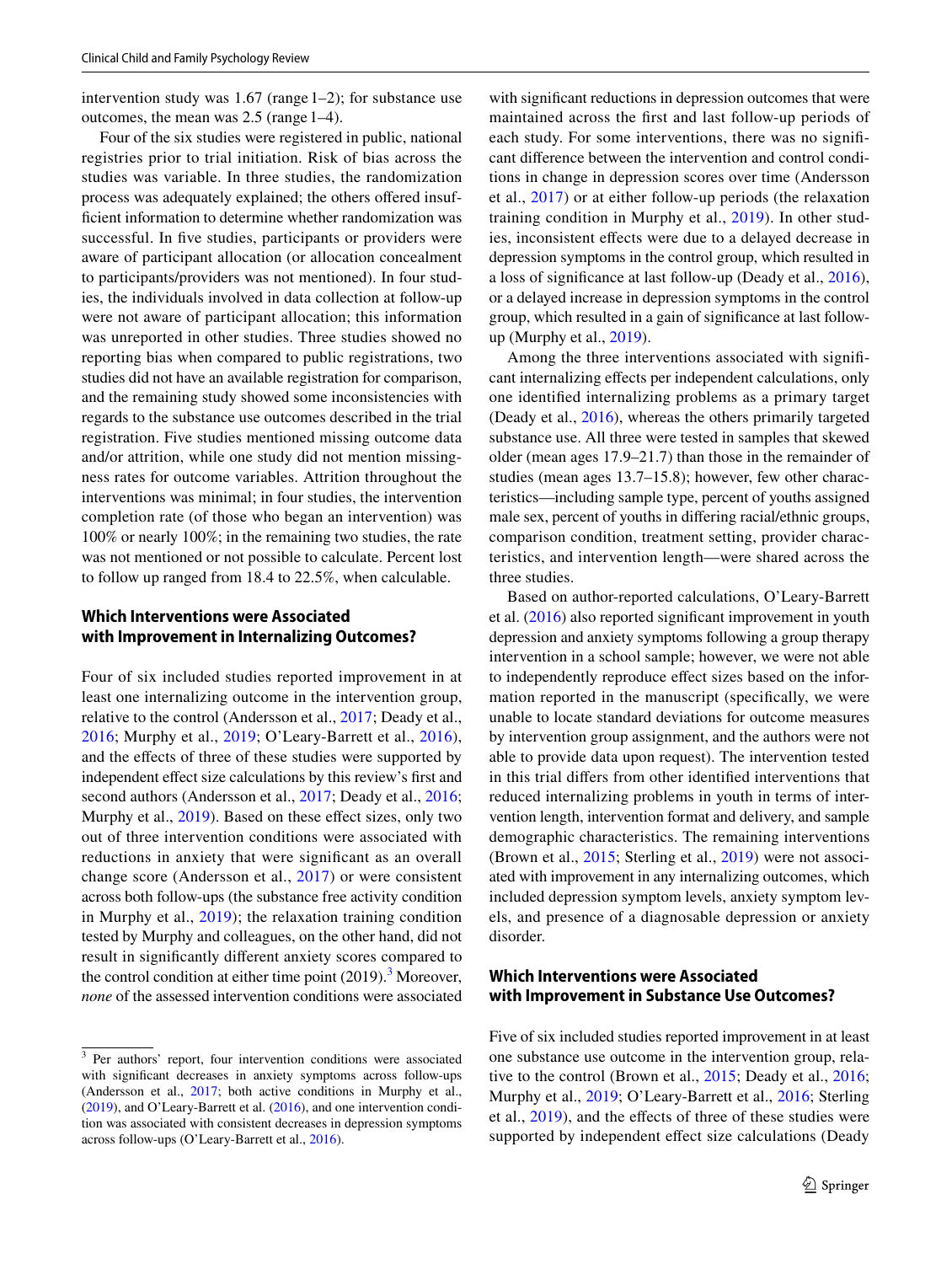et al., [2016](#page-15-21); Murphy et al., [2019;](#page-15-22) Sterling et al., [2019](#page-16-22)). Based on these efect sizes, only one of the assessed intervention conditions was associated with signifcant reductions in substance use that were consistent across both the frst and last follow-up periods of each study (Murphy et al.,  $2019$ ).<sup>[4](#page-11-0)</sup>

Based on independent calculations, signifcant substance use outcomes found at any time point included daily drinking and alcohol problem severity, which were maintained across follow-ups in the relaxation training condition only (Murphy et al., [2019](#page-15-22)); substance use diagnoses, which were signifcantly diferent between the intervention and control groups at 3-year follow-up but not 1-year follow-up, indicating a potential delayed intervention efect (Sterling et al., [2019\)](#page-16-22); and drinks per week and drinking days per week, which decreased in the intervention group at frst follow-up but later increased between follow-ups such that group differences were no longer signifcant (Deady et al., [2016](#page-15-21)). All three interventions associated with signifcant improvements in substance use per independent calculations were tested within a community sample with similar assigned sex ratios. However, few other characteristics—including intervention target; mean sample age; portion of racial and ethnic minority youth; comparison condition; intervention setting, delivery, and length; and provider characteristics—were shared across these three studies.

Based on author-reported calculations, two additional studies reported significant effects for substance use outcomes that were not able to be independently tested in the current review—specifcally, outcome standard deviations were not publicly available or accessible upon request (Brown et al., [2015](#page-15-20); O'Leary-Barrett et al., [2016](#page-15-23)). Investigators in these studies reported signifcant improvements in latency to frst use and in substance use frequency, the latter of which was no longer signifcant at last follow-up (Brown et al., [2015\)](#page-15-20), as well as binge drinking onset (O'Leary-Barrett et al., [2016](#page-15-23)). The intervention tested in this trial difers from other identifed interventions that reduced substance use in youth in terms of intervention target; sample type; intervention format, delivery, and provider, and sample demographic characteristics. The remaining intervention (Andersson et al., [2017](#page-14-1)), was not associated with improvement in any of the substance use outcomes, which included alcohol use, drug use, and total substance use.

## **Which Interventions were Associated with Improvement in Both Internalizing and Substance Use Outcomes?**

Three studies reported improvement in at least one substance use outcome *and* at least one internalizing outcome in the intervention group relative to the control (Deady et al., [2016](#page-15-21); Murphy et al., [2019;](#page-15-22) O'Leary-Barrett et al., [2016\)](#page-15-23), and the effects from two of these studies were supported by independent efect size calculations (Deady et al., [2016](#page-15-21); Murphy et al., [2019](#page-15-22)). These two studies both include multi-session, brief interventions that were tested in community samples of youths who skewed older compared to samples in the other included studies. Other characteristics (e.g., the primary target(s); the type of comparison condition; the treatment setting, format, length, and provider) difered across these two studies. Although significant effects were found in both, they were inconsistently maintained across follow-ups. We were unable to independently calculate efect sizes to test the signifcant fndings reported by O'Leary-Barrett et al. [\(2016\)](#page-15-23) across both internalizing and substance use outcomes due to a lack of available data. The intervention tested in this trial difers from other identifed interventions that reduced both internalizing problems and substance use in youth in intervention, sample, and setting characteristics. The remaining three studies did not exhibit signifcant efects for both substance use and internalizing outcomes in either authorreported or independently calculated efect sizes (Andersson et al., [2017;](#page-14-1) Brown et al., [2015](#page-15-20); Sterling et al., [2019\)](#page-16-22).<sup>[5](#page-11-1)</sup>

#### **Interventions that Did Not Produce Signifcant Internalizing or Substance Use Efects**

Although null intervention efects were relatively frequent across the six included studies, no study reported a complete absence of signifcant program efects. The intervention tested by Andersson et al. [\(2017](#page-14-1)) was the only one of the six that had no author-reported signifcant substance use efects; it was also the only one to be delivered over the telephone and the only one to be delivered in an outpatient sample. This sample included a group of adolescents receiving individualized psychosocial therapy for substance use along with pharmacological treatment for withdrawal symptoms (Andersson et al., [2017](#page-14-1)). The intervention tested by Brown et al. [\(2015](#page-15-20)), which had no significant author-reported internalizing efects, was the only one to be delivered in

<span id="page-11-0"></span><sup>4</sup> Per authors' report, three intervention conditions were associated with signifcant decreases in substance use across follow-ups or as overall change scores (Brown et al., [2015;](#page-15-20) one active condition in Murphy et al., [2019](#page-15-22); O'Leary-Barrett et al., [2016\)](#page-15-23).

<span id="page-11-1"></span><sup>&</sup>lt;sup>5</sup> In our preregistration, we had additionally planned to use established rating criteria to characterize the state of the evidence for each included intervention. However, because each included intervention was only assessed in a single study, we ultimately decided not to pursue this step.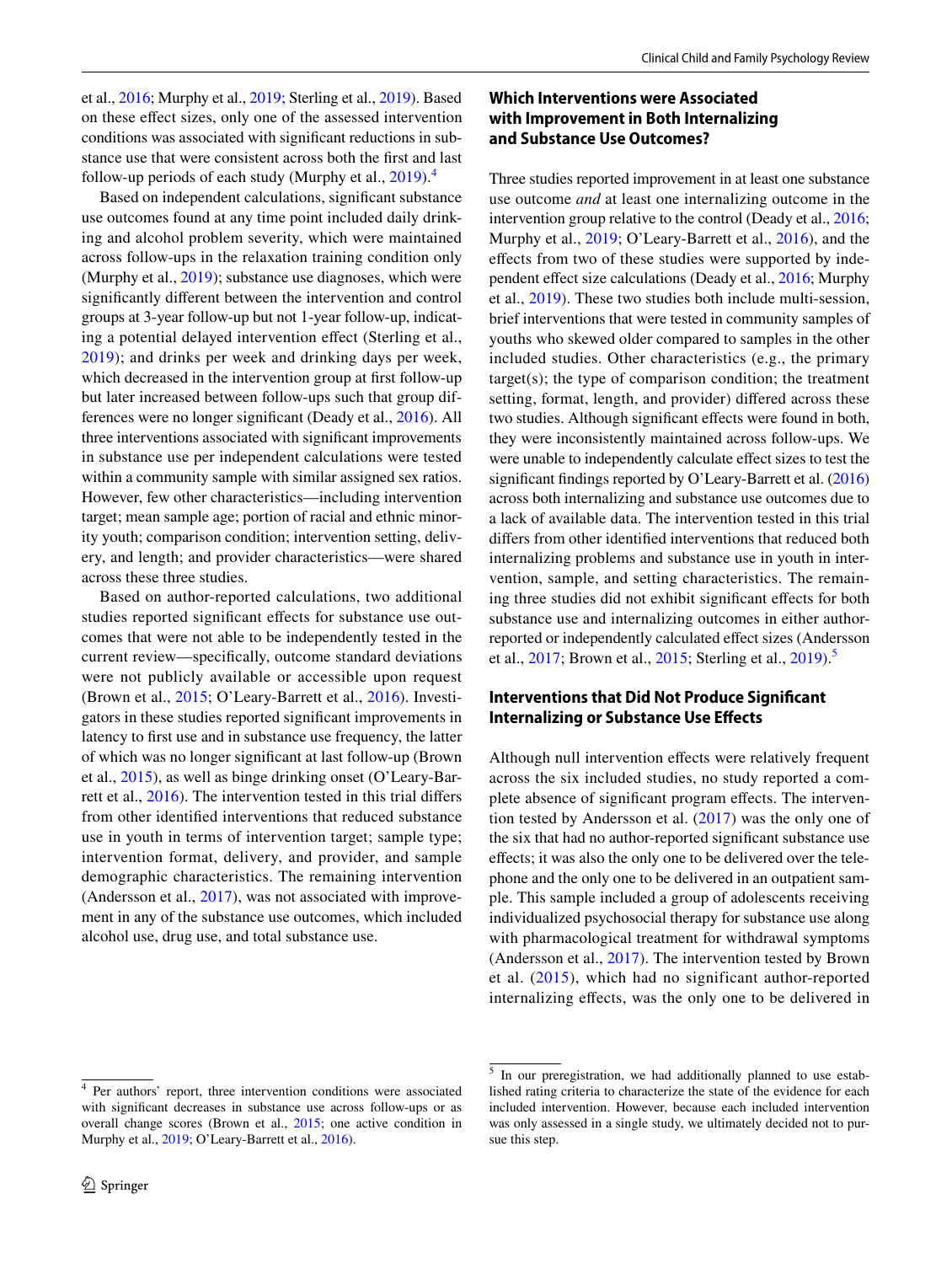an inpatient sample. This sample included adolescents who were diagnosed with a substance use disorder plus a second comorbid psychiatric disorder and who were receiving inpatient treatment in two private hospitals (Brown et al., [2015](#page-15-20)). However, the other included intervention that similarly showed no author-reported significant internalizing effects was tested in a community sample (Sterling et al., [2019\)](#page-16-22), as were the remaining three studies. This same intervention by Sterling et al. [\(2019](#page-16-22)) was the only one to be delivered in primary care, was the shortest of all the interventions, and had the highest portion of racial and ethnic minority youths (74.7%). Otherwise, these three interventions (with insignifcant fndings in at least one domain; Andersson et al., [2017](#page-14-1); Brown et al., [2015;](#page-15-20) Sterling et al., [2019](#page-16-22)) did not differ substantially from the other included interventions (with significant findings in both domains; Deady et al., [2016](#page-15-21); Murphy et al., [2019;](#page-15-22) O'Leary-Barrett et al., [2016\)](#page-15-23).

#### **Discussion**

Through our systematic review, we identifed only six existing randomized clinical trials that assessed the efects of brief psychosocial interventions on both internalizing problems and substance use outcomes in youth. The associated interventions appeared to be more consistently efficacious for substance use outcomes as compared to internalizing outcomes—potentially because most studies that qualifed for inclusion tested interventions designed to target substance use, specifcally, whereas internalizing problems were typically included as secondary but exploratory outcomes of interest. All six studies described a mix of positive and null intervention efects across diferent outcomes and time points, with many treatment-related benefts attenuating across follow-ups. With only six studies identifed for inclusion, the literature in this area is sparse, and very few trials of brief interventions targeting both substance use *and* internalizing problems have been conducted with youth. Consequently, despite common comorbid internalizing symptoms and substance use among youth, few well-tested interventions have been developed, which are simultaneously brief and efficacious for both types of problems—and none have shown utility in samples of youth with clinically-signifcant internalizing or substance use problems. Furthermore, the lack of intervention condition concealment across fve of the included studies and the lack of publicly available complete data from two included studies limit interpretations of efficacy for the interventions that *have* been identifed.

Although signifcant fndings were inconsistent across studies and follow-up time points, the identifed interventions did show some promising efects. For example, the intervention tested by Deady et al. ([2016\)](#page-15-21) was associated with significant internalizing and substance use effects, though all efects attenuated across follow-ups. Notably, these positive and signifcant efects arose from a comparison against an active comparator (attention-control condition). The interventions tested by Murphy et al.  $(2019)$  $(2019)$  $(2019)$  also appear promising, with some positive and signifcant fndings for substance use reductions in both conditions (author reported and independently calculated) and some positive, signifcant fndings for internalizing outcomes in both conditions (by author report only). O'Leary-Barrett et al. ([2016\)](#page-15-23) also report signifcant efects for both types of outcomes, though we were not able to independently test these efects. The interventions tested in these three studies difered substantially in their design, implementation, and evaluation, making cross-study comparisons difficult. Although none of the remaining three interventions signifcantly improved outcomes in *both* internalizing and substance use domains, they each showed at least one positive, significant effect in at least one domain of interest. Accordingly, although the efficacy of the included interventions differs widely and replications in diverse samples remain needed, some of the brief interventions identifed in this review showed some practical promise. Furthermore, among those that emerged as promising for at least one youth outcome, several were designed for automated or remote delivery (e.g., phone-based voicemail delivery system; Web-based portal) or were implemented within very brief time periods (e.g., 1–2 sessions). Given the inherent scalability of interventions with these design features, additional trials are warranted to ascertain their utility as rapidly-disseminable, low-intensity, and low-cost supports.

Despite some promising efects in selected trials, the cross-study heterogeneity found in intervention design and delivery, measurement approaches, and sample characteristics limits our ability to interpret and integrate fndings across studies in this review. No brief psychosocial intervention was tested in more than one included study, and identifed interventions consistently difered in their design, setting, length, and provider type. As a result of these methodological diferences, inferences about the active ingredients of the interventions remain challenging. Further complicating cross-study interpretation, outcome measures varied across *every article* included in this systematic review; i.e., no two identifed articles used the same internalizing *or* substance use measures. Although many measures assessed conceptually similar constructs (most commonly: anxiety symptom severity, depression symptom severity, and substance use frequency), the operationalization of these constructs varied across measures and studies. As a result, comparisons of efect sizes across studies may be complicated by extraneous variance related to the specifc method of measurement. Moreover, some studies measured other constructs (e.g., categorical depression and anxiety diagnoses, problem drinking severity, binge drinking) either in conjunction with or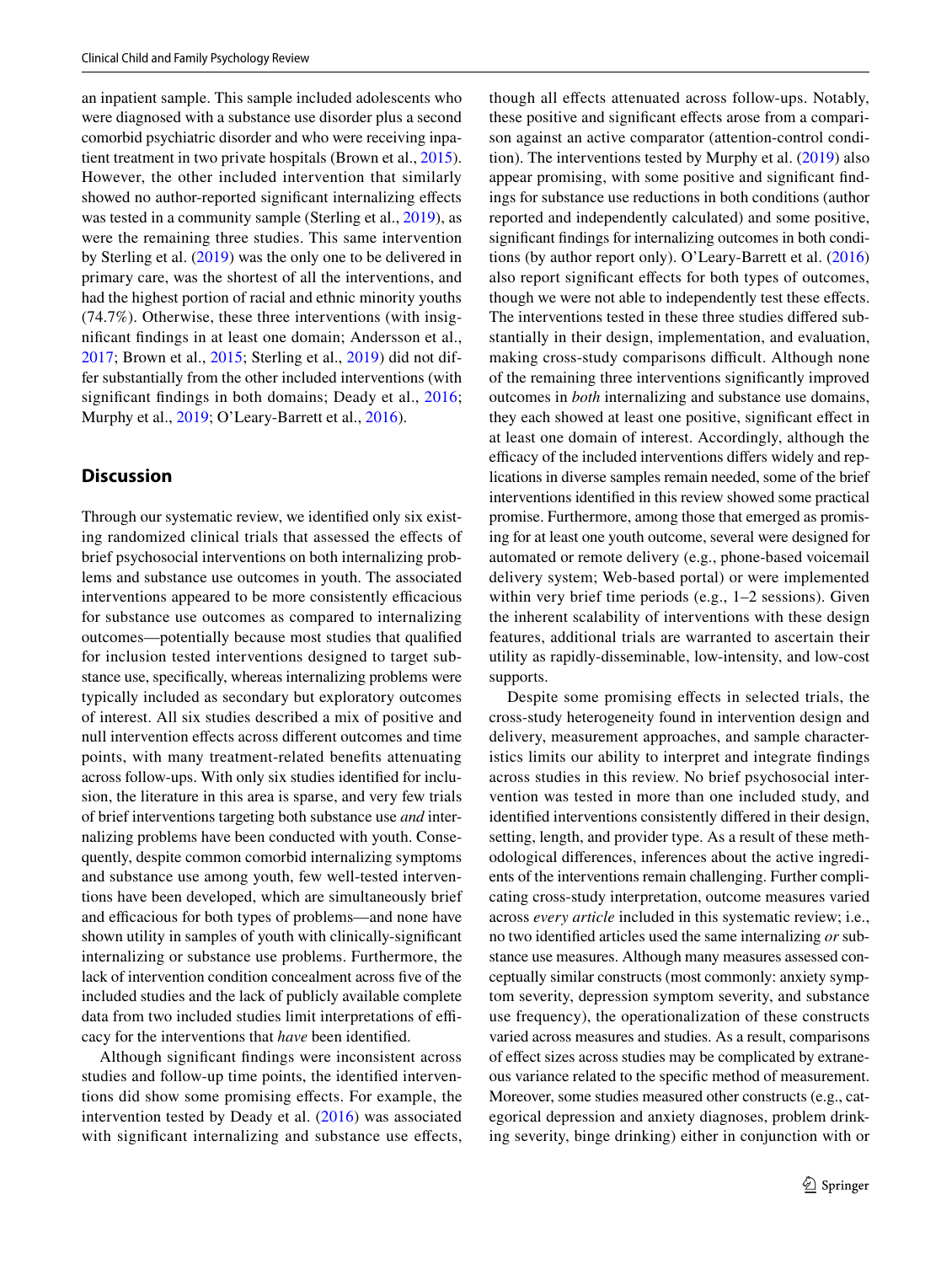instead of the most commonly used constructs, further complicating interpretation of efects across studies. Similarly, sample demographic characteristics varied substantially across studies. The percentage of racial and ethnic minority youth ranged from 11.60 to 74.74% across studies, while the percentage of youths assigned male sex ranged from 35.1 to 64%. These broad ranges, in combination with a lack of reporting on gender and sexual orientation, complicate inferences regarding differential efficacy of brief interventions for youths with difering demographic characteristics. Accordingly, the heterogeneity across included studies is too great to yield any generalizable fndings. It is clear that additional research—including new tests of promising interventions identifed in this review in *multiple* settings, contexts, and samples—is necessary to draw overall conclusions about which brief interventions are most useful for reducing comorbid internalizing problems and substance use in youth.

#### **Future Directions**

Notably, neither of the interventions tested in treatmentseeking samples (i.e., inpatient or outpatient services) were associated with significant effects across both internalizing and substance use outcomes. In other words, we were not able to identify a single brief intervention that was associated with signifcant improvement in *both* internalizing and substance use problems for treatmentseeking youths, or in youths with clinically-signifcant mental health or substance use problems. However, many potential studies were excluded during screening due to a lack of either internalizing or substance use outcomes. Accordingly, a higher number of brief interventions than those identified may in fact be efficacious for both outcomes, but it is not possible to evaluate this possibility without the availability of outcome data in both domains. This possibility, combined with the notion that interventions may be working through common mechanisms, leads us to recommend that future investigations of brief interventions assess both substance use and internalizing outcomes, regardless of the intended target(s) of the intervention itself. For example, there is a much larger literature on brief interventions specifcally targeting substance use in youth compared to those that address both substance use and internalizing outcomes (e.g., Steele et al., [2020](#page-16-21); Tait & Hulse, [2003;](#page-16-3) Tanner-Smith et al., [2015;](#page-16-24) these substance use intervention-focused reviews have identifed between 11 and 24 clinical trials each). However, examinations into the efect of these substance use interventions on comorbid internalizing problems is rare. There is currently mixed evidence as to whether brief youth-focused interventions targeting a specifc substance are associated with improvements in other non-targeted substances (Tanner-Smith et al., [2015](#page-16-24)); as a result, it cannot be assumed that interventions with specifc targets will generally yield positive efects on other comorbid problems. Future comparisons of cross-problem efects associated with targeted interventions and transdiagnostic interventions may help clarify whether either approach is more efficacious for youth with comorbid difficulties.

Furthermore, we recommend further investigation into potential intervention mechanisms, such that interventions may be more precisely designed to efficiently address youth difficulties (whether that involves conceptual narrowing, broadening, or other alteration). We similarly recommend that researchers consider developing, refning, and testing transdiagnostic interventions that are brief in nature and designed to address *both* youth internalizing and substance use concerns. Brief psychosocial interventions, which appear to be efficacious (Castellanos & Conrod,  $2006$ ; Hilt & Pollak, [2012;](#page-15-25) Schleider et al., [2020a\)](#page-16-0) and acceptable for young people with diverse mental health needs (Schleider et al., [2020a\)](#page-16-0), can serve as potent, accessible supports for young people. Additionally, several specifc standard-length interventions that were designed to integrate substance use and internalizing problems appear to be efficacious for adults (Roberts et al., [2015](#page-16-25); Sugarman et al., [2017](#page-16-26)). As such, it stands to reason that youths may also beneft from brief interventions designed to target problems in both domains. However, the potential of such interventions remains—as documented in this review—drastically underexamined.

Because broad variability in outcome measures limits clear interpretations of fndings across studies, future investigations may beneft from establishing a consensus regarding "gold-standard" outcome measurement batteries in trials of interventions targeting anxiety, depression, and substance use. For example, there is currently an international consensus on youth-focused anxiety outcomes for use in randomized intervention trials (Creswell et al., [2021](#page-15-26)). This consensus recommends the use of multidimensional anxiety assessments that include an overall assessment of anxiety as well as assessment of specifc facets of anxiety. These researchers additionally recommend including ratings of severity and of functional interference. However, to our knowledge, a similar consensus has not yet been established for youth-focused depression outcomes to use within intervention trials. While there is similarly no consensus on gold-standard measure selection for youth substance use outcomes, many evidence-based tools exist that assess substance use severity and frequency; SBIRT (screening, brief intervention, and referral to treatment) is a common tool for such pre- to post-intervention assessments (O'Brien et al., [2013\)](#page-15-27). However, further investigation and tailoring is likely required to ensure the utility of standardized substance use assessments for diverse groups (Johnson & Bowman, [2003](#page-15-28)). Identifcation of appropriate and efective outcome measures, and convergence in their use across intervention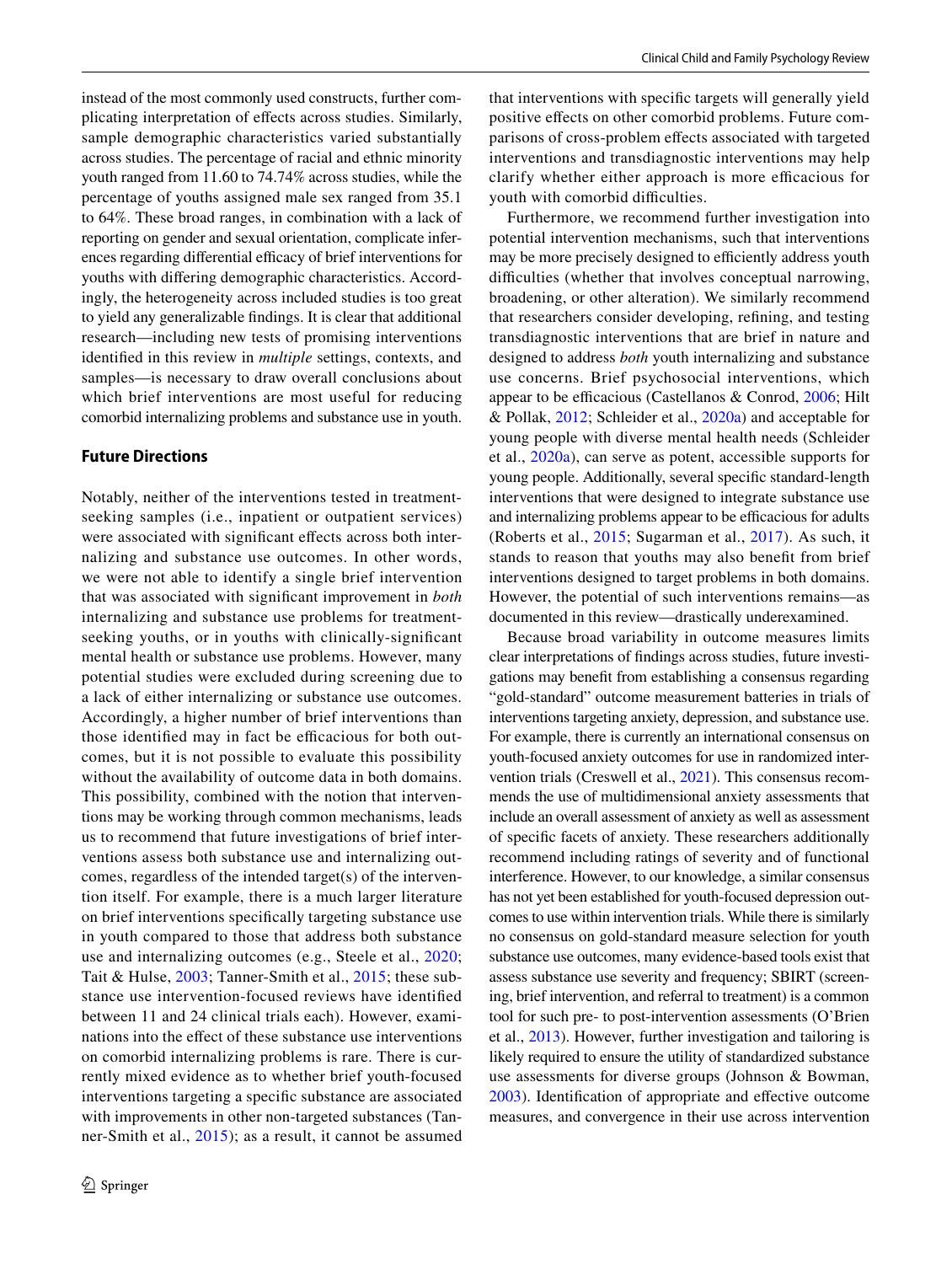trials, would allow for researchers to draw conclusions related to intervention efectiveness within and across specifc trials.

We also recommend more attention be paid to the role of identity in intervention response. As noted, no included studies assessed gender identity or sexual orientation. Similarly, reporting of various racial and ethnic identities was variable in included studies, with some investigations assessing identities that others did not include (e.g., a broad failure to report prevalence of Indigenous identity). Also notable is the lack of consideration given to intersectionality (e.g., the intersection of racial and gender identities) within the included studies. Because psychopathology presentation and prevalence vary across demographic groups, particularly as related to minority stress (Meyer, [2003](#page-15-29)), overall sample results cannot be assumed to generalize to specifc groups. We, therefore, recommend the collection and analysis of data related to the role of minoritized identity in brief intervention response. Because brief interventions may mitigate some access barriers related to time, cost, and/or availability, they could be particularly advantageous to folks in underserved communities—but data available to date have been insufficient to test this prospect directly. Future investigations related to minoritized identity can help address such questions of diferential intervention efectiveness across demographic groups.

Similarly, we recommend further study on other contextual factors related to diferential intervention efectiveness. Although brief interventions have potential to be highly scalable—particularly for those that are self-directed (i.e., do not require a therapist to deliver)—questions remain around individual-level differential efficacy. In addition to demographic characteristics (such as gender and sexual identities, racial and ethnic identities, and socioeconomic status), characteristics of psychopathology (such as problem type, severity, and comorbidity) and personal characteristics (such as motivation, readiness for change, and personality) could also potentially alter one's response to particular interventions. Notably, the small number of studies included in this review, and the wide variation in the assessment of these characteristics across them, limits the ability to draw conclusions about "for whom" brief interventions are most appropriate. Researchers are currently investigating this question of "for whom" such brief interventions likely provide a sufficient dosage, an investigation which will require aggregating data across many diferent trials (Mullarkey & Schleider, [2021](#page-15-30)). Results of such investigations have the potential to improve treatment targeting and delivery.

# **Conclusion**

The current review adds to the limited literature on brief substance use and mental health interventions in several important ways. We have frst identifed a set of six brief interventions that may alleviate internalizing problems or substance use difficulties in youths, as well as a set of two to three interventions that may positively impact both sets of symptoms. Successful interventions were highly heterogeneous in both their design and their implementation. Interventions ranged from online, self-administered formats to individual therapy; from motivational interviewing to relaxation training; and from targeting depression to personality risk profles, among other diferences—perhaps suggesting that these interventions are working through common mechanisms. Overall, this review suggests that while brief interventions can be efficacious for both substance use and internalizing outcomes in youths, more work is needed to determine what intervention characteristics account for positive fndings and which, if any, hinder further improvement. Notably, only six studies met all inclusion criteria for the current review, highlighting the paucity of youth intervention research that examines both substance use and internalizing outcomes. Because internalizing problems and substance use issues are highly common among youth and frequently co-occur, youth are likely to beneft from accessible interventions that address both types of outcomes; however, the results of this review suggest that these types of interventions are both infrequently researched and inconsistently efficacious.

Funding This study was supported by the Office of the Director, National Institutes of Health, per awards DP5OD028123 (PI: Schleider) and DP5OD029636 (PI: Opara).

#### **Declarations**

**Conflict of interest** The authors declare that they have no confict of interest.

**Ethical approval** As we do not collect any data for this systematic review, Institutional Review Board approval is not required.

### **References**

- <span id="page-14-1"></span>Andersson, C., Öjehagen, A., Olsson, M. O., Brådvik, L., & Håkansson, A. (2017). Interactive voice response with feedback intervention in outpatient treatment of substance use problems in adolescents and young adults: A randomized controlled trial. *International Journal of Behavioral Medicine, 24*(5), 789–797.
- <span id="page-14-2"></span>Arnaud, N., Diestelkamp, S., Wartberg, L., Sack, P. M., Daubmann, A., & Thomasius, R. (2017). Short-to midterm efectiveness of a brief motivational intervention to reduce alcohol use and related problems for alcohol intoxicated children and adolescents in pediatric emergency departments: A randomized controlled trial. *Academic Emergency Medicine, 24*(2), 186–200.
- <span id="page-14-0"></span>Back, S. E., Waldrop, A. E., & Brady, K. T. (2009). Treatment challenges associated with comorbid substance use and posttraumatic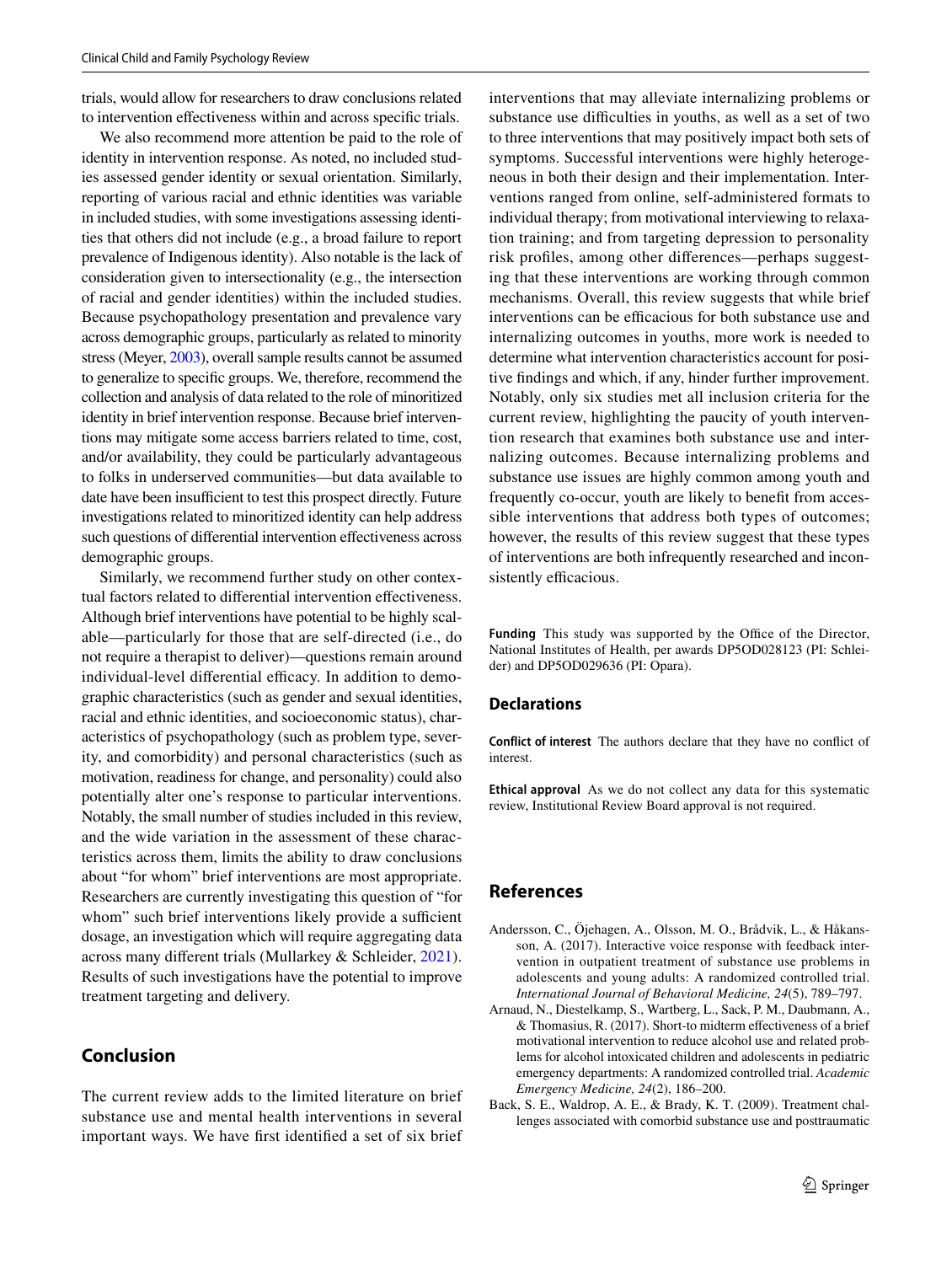stress disorder: Clinicians' perspectives. *The American Journal on Addictions, 18*(1), 15–20.

- <span id="page-15-20"></span>Brown, R. A., Abrantes, A. M., Minami, H., Prince, M. A., Bloom, E. L., Apodaca, T. R., Strong, D. R., Picotte, D. M., Monti, P. M., MacPherson, L., Matsko, S. V., & Hunt, J. I. (2015). Motivational interviewing to reduce substance use in adolescents with psychiatric comorbidity. *Journal of Substance Abuse Treatment, 59*, 20–29.
- <span id="page-15-9"></span>Brownlie, E., Beitchman, J. H., Chaim, G., Wolfe, D. A., Rush, B., & Henderson, J. (2019). Early adolescent substance use and mental health problems and service utilization in a school-based sample. *The Canadian Journal of Psychiatry, 64*(2), 116–125.
- <span id="page-15-19"></span>Bukstein, O. G., & Horner, M. S. (2010). Management of the adolescent with substance use disorders and comorbid psychopathology. *Child and Adolescent Psychiatric Clinics, 19*(3), 609–623.
- <span id="page-15-24"></span>Castellanos, N., & Conrod, P. (2006). Brief interventions targeting personality risk factors for adolescent substance misuse reduce depression, panic and risk-taking behaviours. *Journal of Mental Health, 15*(6), 645–658.
- <span id="page-15-6"></span>Center for Behavioral Health Statistics and Quality. (2018). 2017 National Survey on Drug Use and Health: Methodological summary and defnitions. Rockville, MD: Substance Abuse and Mental Health Services Administration.
- <span id="page-15-26"></span>Creswell, C., Nauta, M. H., Hudson, J. L., March, S., Reardon, T., Arendt, K., Bodden, D., Cobham, V. E., Donovan, C., Halldorsson, B., In-Albon, T., Ishikawa, S.-I., Johnsen, D. B., Jolstedt, M., de Jong, R., Kreuze, L., Mobach, L., Rapee, R. M., Spence, S. H., & Kendall, P. C. (2021). Research review: Recommendations for reporting on treatment trials for child and adolescent anxiety disorders–an international consensus statement. *Journal of Child Psychology and Psychiatry, 62*(3), 255–269.
- <span id="page-15-21"></span>Deady, M., Mills, K. L., Teesson, M., & Kay-Lambkin, F. (2016). An online intervention for co-occurring depression and problematic alcohol use in young people: Primary outcomes from a randomized controlled trial. *Journal of Medical Internet Research, 18*(3), e71.
- <span id="page-15-13"></span>Esmaeelzadeh, S., Moraros, J., Thorpe, L., & Bird, Y. (2018). Examining the association and directionality between mental health disorders and substance use among adolescents and young adults in the U.S. and canada—A systematic review and meta-analysis. *Journal of Clinical Medicine, 7*(12), 543.
- <span id="page-15-15"></span>Fergusson, D. M., Boden, J. M., & Horwood, L. J. (2011). Structural models of the comorbidity of internalizing disorders and substance use disorders in a longitudinal birth cohort. *Social Psychiatry and Psychiatric Epidemiology, 46*(10), 933–942.
- <span id="page-15-12"></span>Garey, L., Olofsson, H., Garza, T., Rogers, A. H., Kaufman, B. Y., & Zvolensky, M. J. (2020). Directional effects of anxiety and depressive disorders with substance use: A review of recent prospective research. *Current Addiction Reports, 16*, 1–12.
- <span id="page-15-4"></span>Harpaz-Rotem, I., Leslie, D., & Rosenheck, R. A. (2004). Treatment retention among children entering a new episode of mental health care. *Psychiatric Services, 55*(9), 1022–1028.
- <span id="page-15-8"></span>Herz, V., Franzin, N., Huemer, J., Mairhofer, D., Philipp, J., & Skala, K. (2018). Substance use and misuse among children and youth with mental illness. *Neuropsychiatrie, 32*(1), 18–25.
- <span id="page-15-25"></span>Hilt, L. M., & Pollak, S. D. (2012). Getting out of rumination: Comparison of three brief interventions in a sample of youth. *Journal of Abnormal Child Psychology, 40*(7), 1157–1165.
- <span id="page-15-16"></span>Hussong, A. M., Ennett, S. T., Cox, M. J., & Haroon, M. (2017). A systematic review of the unique prospective association of negative afect symptoms and adolescent substance use controlling for externalizing symptoms. *Psychology of Addictive Behaviors, 31*(2), 137.
- <span id="page-15-28"></span>Johnson, T. P., & Bowman, P. J. (2003). Cross-cultural sources of measurement error in substance use surveys. *Substance Use & Misuse, 38*(10), 1447–1490.
- <span id="page-15-0"></span>Kessler, R. C., Berglund, P., Demler, O., Jin, R., Merikangas, K. R., & Walters, E. E. (2005a). Lifetime prevalence and age-of-onset distributions of DSM-IV disorders in the National Comorbidity Survey Replication. *Archives of General Psychiatry, 62*(6), 593–602.
- <span id="page-15-7"></span>Kessler, R. C., Chiu, W. T., Demler, O., & Walters, E. E. (2005b). Prevalence, severity, and comorbidity of 12-month DSM-IV disorders in the National Comorbidity Survey Replication. *Archives of General Psychiatry, 62*(6), 617–627.
- <span id="page-15-10"></span>Lansford, J. E., Erath, S., Yu, T., Pettit, G. S., Dodge, K. A., & Bates, J. E. (2008). The developmental course of illicit substance use from age 12 to 22: Links with depressive, anxiety, and behavior disorders at age 18. *Journal of Child Psychology and Psychiatry, 49*(8), 877–885.
- <span id="page-15-1"></span>Lewinsohn, P. M., Rohde, P., & Seeley, J. R. (1998). Major depressive disorder in older adolescents: Prevalence, risk factors, and clinical implications. *Clinical Psychology Review, 18*(7), 765–794.
- <span id="page-15-11"></span>Lewinsohn, P. M., Zinbarg, R., Seeley, J. R., Lewinsohn, M., & Sack, W. H. (1997). Lifetime comorbidity among anxiety disorders and between anxiety disorders and other mental disorders in adolescents. *Journal of Anxiety Disorders, 11*(4), 377–394.
- <span id="page-15-2"></span>Lubman, D. I., Allen, N. B., Rogers, N., Cementon, E., & Bonomo, Y. (2007). The impact of co-occurring mood and anxiety disorders among substance-abusing youth. *Journal of Afective Disorders, 103*(1–3), 105–112.
- <span id="page-15-14"></span>Marmorstein, N. R. (2009). Longitudinal associations between alcohol problems and depressive symptoms: early adolescence through early adulthood. *Alcoholism Clinical and Experimental Research, 33*(1), 49–59.
- <span id="page-15-18"></span>Mason, M., Mennis, J., Way, T., Zaharakis, N., Campbell, L. F., Benotsch, E. G., Keyser-Marcus, L., & King, L. (2016). Text message delivered peer network counseling for adolescent smokers: A randomized controlled trial. *The Journal of Primary Prevention, 37*(5), 403–420.
- <span id="page-15-3"></span>McGorry, P. D., & Mei, C. (2020). *Unmet needs in youth mental health: Transforming models of care to improve outcomes. New directions in psychiatry* (pp. 181–191). Springer.
- <span id="page-15-5"></span>Merikangas, K. R., He, J. P., Burstein, M., Swanson, S. A., Avenevoli, S., Cui, L., Benjet, C., Georgiades, K., & Swendsen, J. (2010). Lifetime prevalence of mental disorders in US adolescents: Results from the National Comorbidity Survey Replication-Adolescent Supplement (NCS-A). *Journal of the American Academy of Child & Adolescent Psychiatry, 49*(10), 980–989.
- <span id="page-15-29"></span>Meyer, I. H. (2003). Prejudice, social stress, and mental health in lesbian, gay, and bisexual populations: Conceptual issues and research evidence. *Psychological Bulletin, 129*(5), 674.
- <span id="page-15-30"></span>Mullarkey, M. C., & Schleider, J. L. (2021). Embracing scientifc humility and complexity: Learning "what works for whom" in youth psychotherapy research. *Journal of Clinical Child & Adolescent Psychology, 1*, 1–7.
- <span id="page-15-22"></span>Murphy, J. G., Dennhardt, A. A., Martens, M. P., Borsari, B., Witkiewitz, K., & Meshesha, L. Z. (2019). A randomized clinical trial evaluating the efficacy of a brief alcohol intervention supplemented with a substance-free activity session or relaxation training. *Journal of Consulting and Clinical Psychology, 87*(7), 657.
- <span id="page-15-17"></span>National Institute of Mental Health (NIMH). (2021). Substance Use and Co-Occurring Mental Disorders. National Institute of Mental Health. [https://www.nimh.nih.gov/health/topics/subst](https://www.nimh.nih.gov/health/topics/substance-use-and-mental-health/) [ance-use-and-mental-health/](https://www.nimh.nih.gov/health/topics/substance-use-and-mental-health/).
- <span id="page-15-27"></span>O'Brien, C. P., Oster, M., & Morden, E. (2013). Best practices in prevention, screening, diagnosis, and treatment of substance use disorders. *Substance Use Disorders in the US Armed Forces.*
- <span id="page-15-23"></span>O'Leary-Barrett, M., Castellanos-Ryan, N., Pihl, R. O., & Conrod, P. J. (2016). Mechanisms of personality-targeted intervention efects on adolescent alcohol misuse, internalizing and externalizing